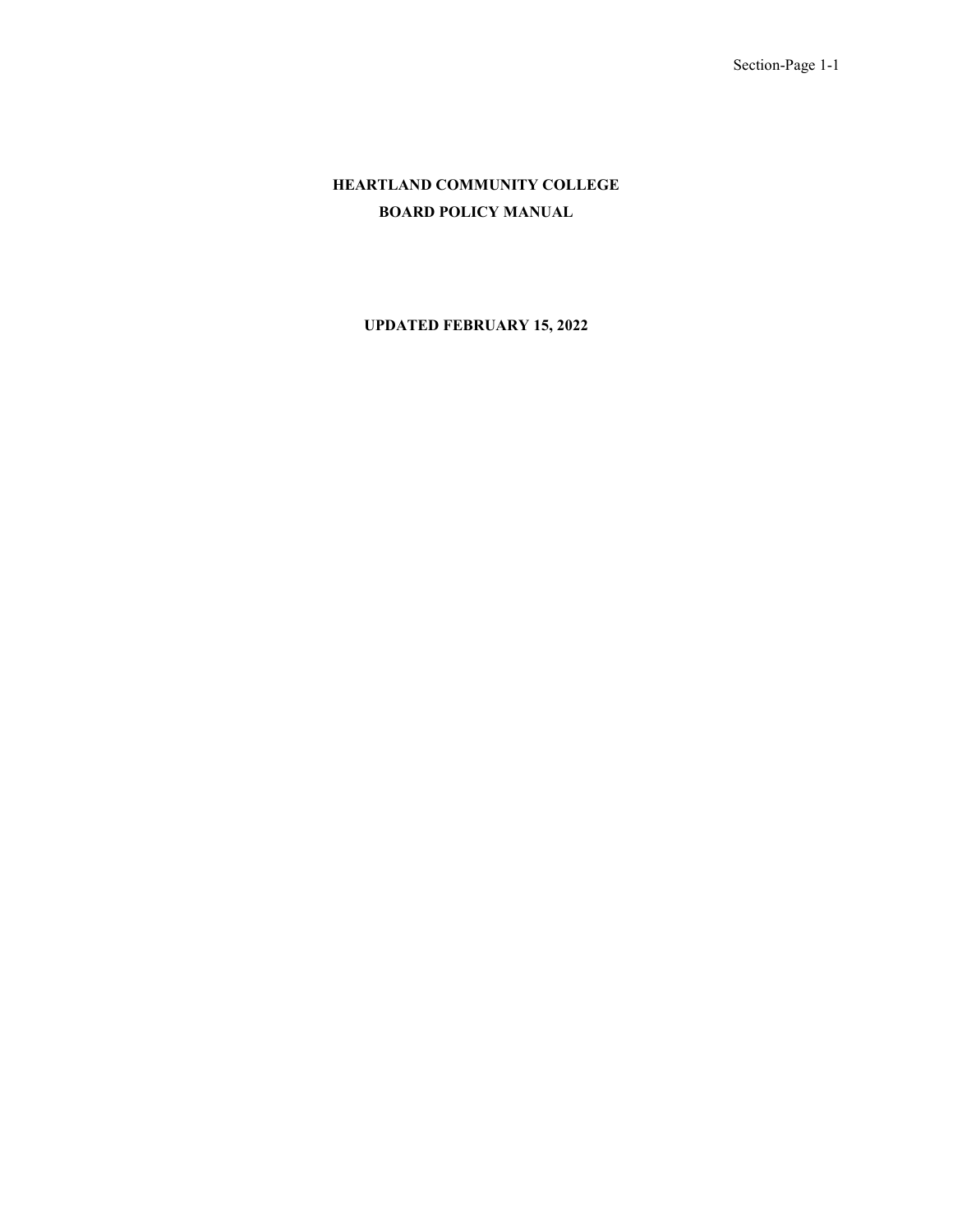| 1.0.  |                   |  |
|-------|-------------------|--|
| 1.1.  |                   |  |
| 1.2.  |                   |  |
| 2.0.  |                   |  |
| 2.1.  |                   |  |
|       | 2.1.1.            |  |
|       | 2.1.2.            |  |
|       | 2.1.3.            |  |
|       | 2.1.4.            |  |
|       | 2.1.5.            |  |
| 2.2.  |                   |  |
|       | 2.2.1.            |  |
|       | 2.2.2.            |  |
|       | 2.2.3.            |  |
|       | 2.2.4.<br>2.2.5.  |  |
|       | 2.2.6.            |  |
| 2.3.  |                   |  |
|       | 2.3.1.            |  |
|       | 2.3.2.            |  |
|       | 2.3.3.            |  |
|       | 2.3.4.            |  |
|       | 2.3.5.            |  |
|       | 2.3.6.            |  |
|       | 2.3.7.            |  |
|       | 2.3.8.            |  |
|       | 2.3.9.<br>2.3.10. |  |
|       |                   |  |
|       |                   |  |
|       |                   |  |
| 2.4.  |                   |  |
|       | 2.4.1.            |  |
| 2.5.  |                   |  |
|       | 2.5.1.            |  |
| 2.6.  |                   |  |
| 2.7.  |                   |  |
| 2.8.  |                   |  |
| 3.0.  |                   |  |
| 3.1.  |                   |  |
| 3.2.  |                   |  |
| 3.3.  |                   |  |
| 3.4.  |                   |  |
| 3.5.  |                   |  |
| 3.6.  |                   |  |
| 3.7.  |                   |  |
| 3.8.  |                   |  |
| 3.9.  |                   |  |
| 3.10. |                   |  |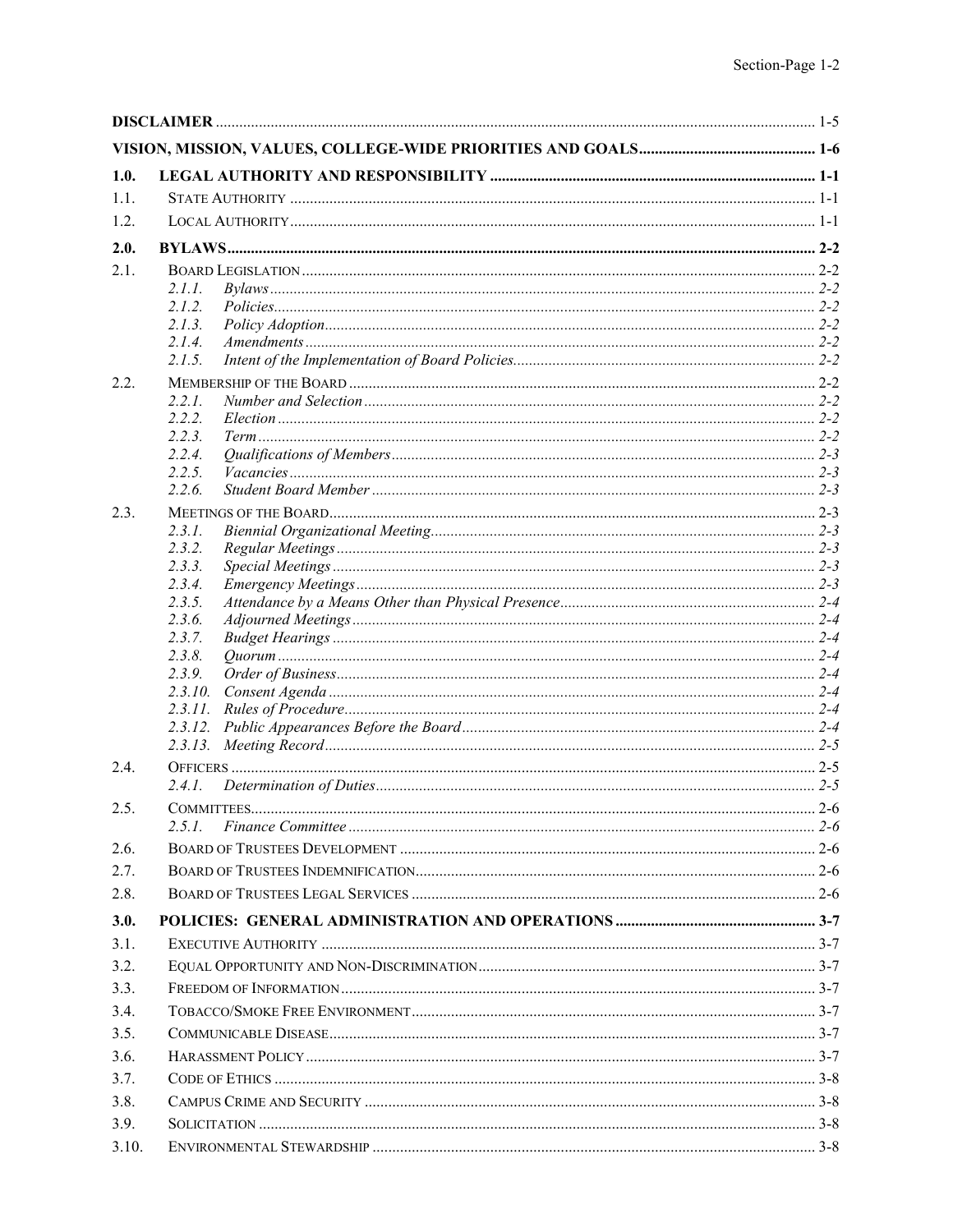| 3.11. |                  |  |
|-------|------------------|--|
| 4.0.  |                  |  |
| 4.1.  |                  |  |
| 4.2.  |                  |  |
| 4.3.  |                  |  |
| 4.4.  |                  |  |
| 4.5.  |                  |  |
| 5.0.  |                  |  |
| 5.1.  |                  |  |
| 5.2.  |                  |  |
| 5.3.  |                  |  |
|       | 5.3.1.           |  |
|       | 5.3.2.<br>5.3.3. |  |
| 5.4.  |                  |  |
| 5.5.  |                  |  |
| 5.6.  |                  |  |
| 5.7.  |                  |  |
| 5.8.  |                  |  |
| 5.9.  |                  |  |
|       |                  |  |
| 6.0.  |                  |  |
| 6.1.  |                  |  |
| 6.2.  |                  |  |
| 6.3.  |                  |  |
| 6.4.  |                  |  |
| 6.5.  |                  |  |
| 6.6.  |                  |  |
| 6.7.  |                  |  |
| 6.8.  |                  |  |
| 6.9.  |                  |  |
| 6.10. |                  |  |
| 6.11. |                  |  |
| 6.12. |                  |  |
| 6.13. |                  |  |
| 6.14. |                  |  |
| 6.15. |                  |  |
| 7.0.  |                  |  |
| 7.1.  |                  |  |
| 7.2.  |                  |  |
| 7.3.  |                  |  |
| 7.4.  |                  |  |
| 7.5.  |                  |  |
| 7.6.  |                  |  |
| 7.7.  |                  |  |
| 7.8.  |                  |  |
| 7.9.  |                  |  |
|       |                  |  |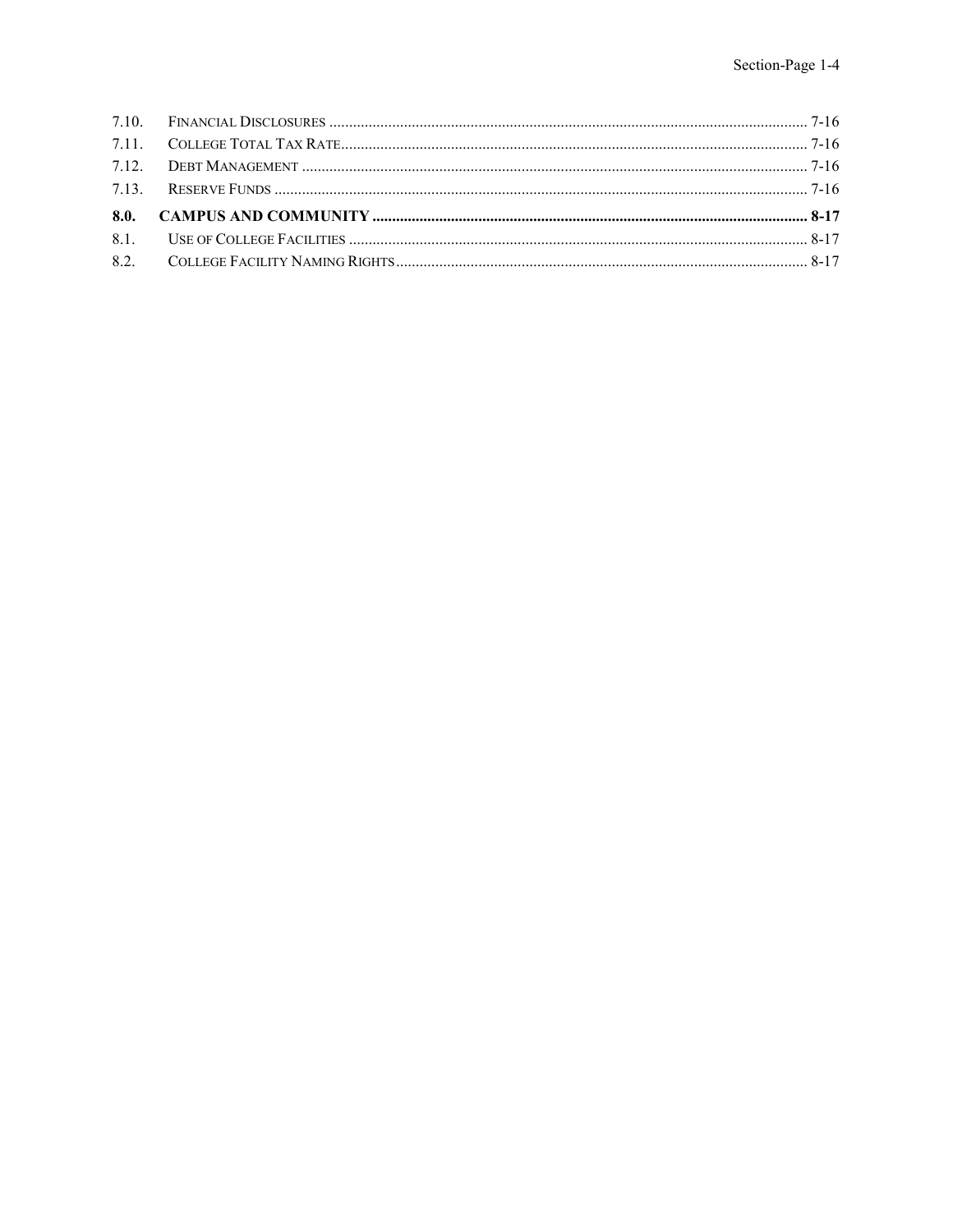### **DISCLAIMER**

<span id="page-4-0"></span>The Heartland Community College Board Policy Manual is intended to promote the orderly governance of Heartland Community College and to assist administrators, faculty, staff, students and others using the facilities or programs of Heartland Community College.  This document does not necessarily and is not intended to embody the entire relationship of administrators, faculty, staff, students or others using the facilities or programs of the College and does not create an express or implied contract between the College and any other individuals or groups employed by the College, attending as students or using facilities or programs of the College.  The Board reserves the right to amend or eliminate any or all parts of this policy manual at its discretion. 

While many specific references to laws are included in this policy manual, the College recognizes there are many more laws not specifically cited. It is the policy of Heartland Community College to comply with all laws under which Institutions of Higher Education (IHE) are governed. To the extent that there are conflicts between the terms of any College policy and applicable law, such applicable law shall be controlling.  Whenever a specific external law, rule, or regulation is referenced in these policies, such reference shall be to the most recent enacted or amended version of such law, rule, or regulation. Adopted 9/21/93; Revised 4/16/13; 8/19/14; 6/16/15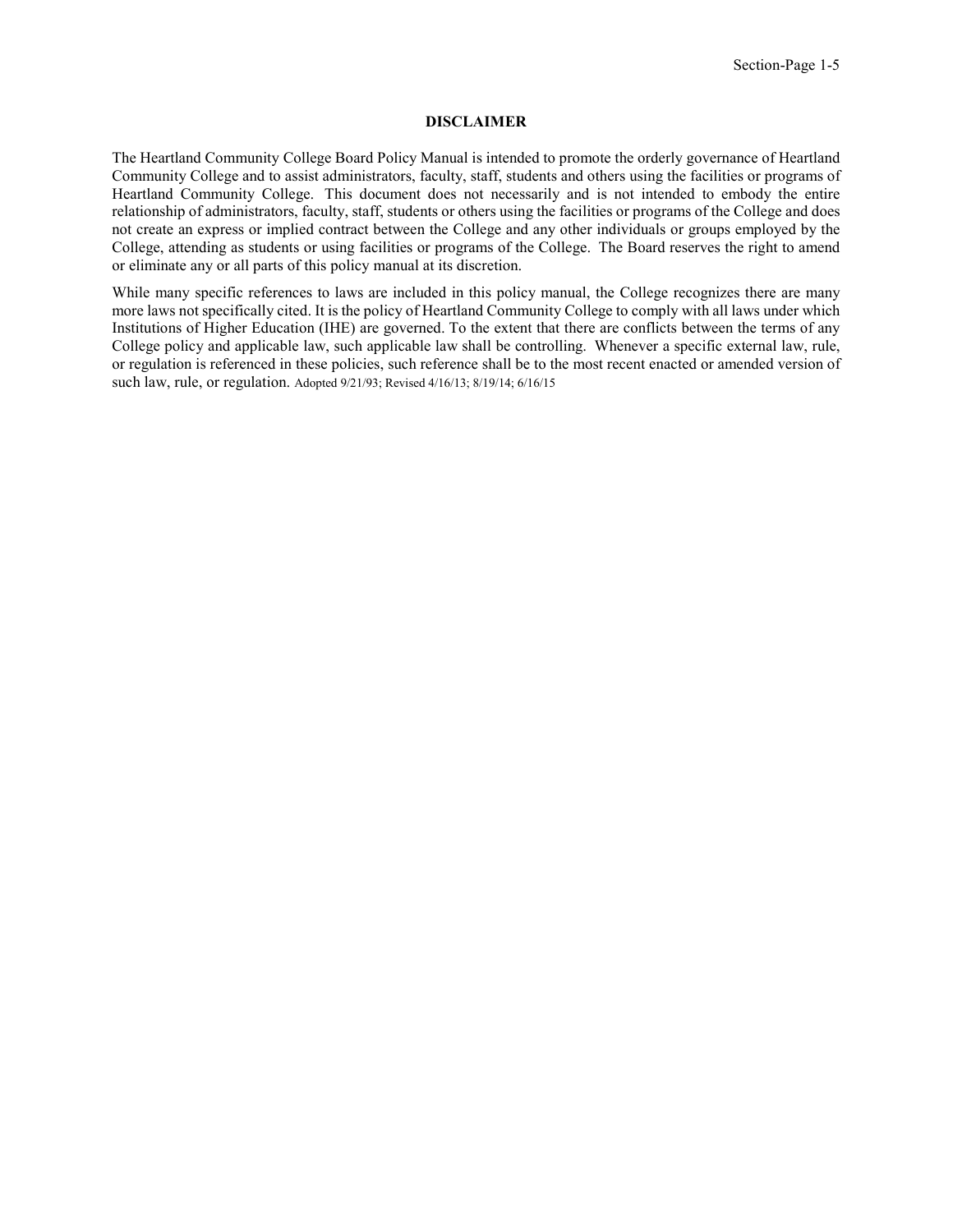### **VISION, MISSION, VALUES, COLLEGE-WIDE PRIORITIES AND GOALS**

<span id="page-5-0"></span>**VISION**: Leading our community to lifelong learning and success.

**MISSION**: Heartland provides accessible, equitable, innovative learning opportunities and resources that enrich our community.

### **VALUES**: We value…

**Learners**: We are learner-centered, focused on creating a personalized path to success for each individual.

**Community**: We are all partners in the success of the organization, boldly embracing current and future opportunities that will empower our students and communities to fully actualize their potential.

**Equity, Diversity and Inclusion (EDI)**: We create a collegial and welcoming culture by taking collective responsibility in the creation, protection, and enhancement of an equitable, diverse, and inclusive campus community.

**Ethical Practices**: We practice ethical decision-making, professionalism, transparency, and responsible stewardship of environmental, financial, and community resources to promote a sustainable future.

**Continuous Improvement**: We cultivate College quality through continuous improvement and professional development.

**COLLEGE-WIDE PRIORITIES AND GOALS**: Heartland Community College strives to foster a culture of datainformed continuous improvement to attain its priorities and goals.

#### **Promote Student Access and Success**

- 1. Increase percentage of students progressing toward and completing their educational and career goals.
- 2. Increase undergraduate enrollments in areas identified in the College's Strategic Enrollment Management Plan.
- 3. Reduce opportunity gaps and achievement gaps among student populations.
- 4. Improve student satisfaction.
- 5. Increase student achievement of the [College's Essential Competencies \(PDF\).](https://www.heartland.edu/documents/about/essentialCompetencies.pdf)

#### **Create and Model a Systemic Culture of Equity, Diversity, and Inclusion**

- 1. Reduce barriers to access and equity.
- 2. Model antiracist practices within and beyond the college community.
- 3. Increase the percentage of employees and students participating in EDI oriented professional development, social awareness, and community engagement opportunities.

#### **Ensure Resource Stewardship**

- 1. Improve employee satisfaction.
- 2. Fulfill institutional need for diverse recruiting, hiring, retention, and advancement.
- 3. Maintain or increase the College's financial health.
- 4. Maintain or increase value of the College's physical assets.

### **Serve as a Community Resource**

- 1. Meet emerging workforce needs through education and training programs.
- 2. Fulfill unmet community demand for personal enrichment and professional learning.
- 3. Establish and sustain diverse community partnerships to share resources and build reciprocal support networks.

#### **Model Effective Communication, Collaboration and Transparency**

- 1. Intentionally obtain and incorporate employee input.
- 2. Improve internal dissemination of information.
- 3. Share resources, responsibilities and results to achieve college-wide goals.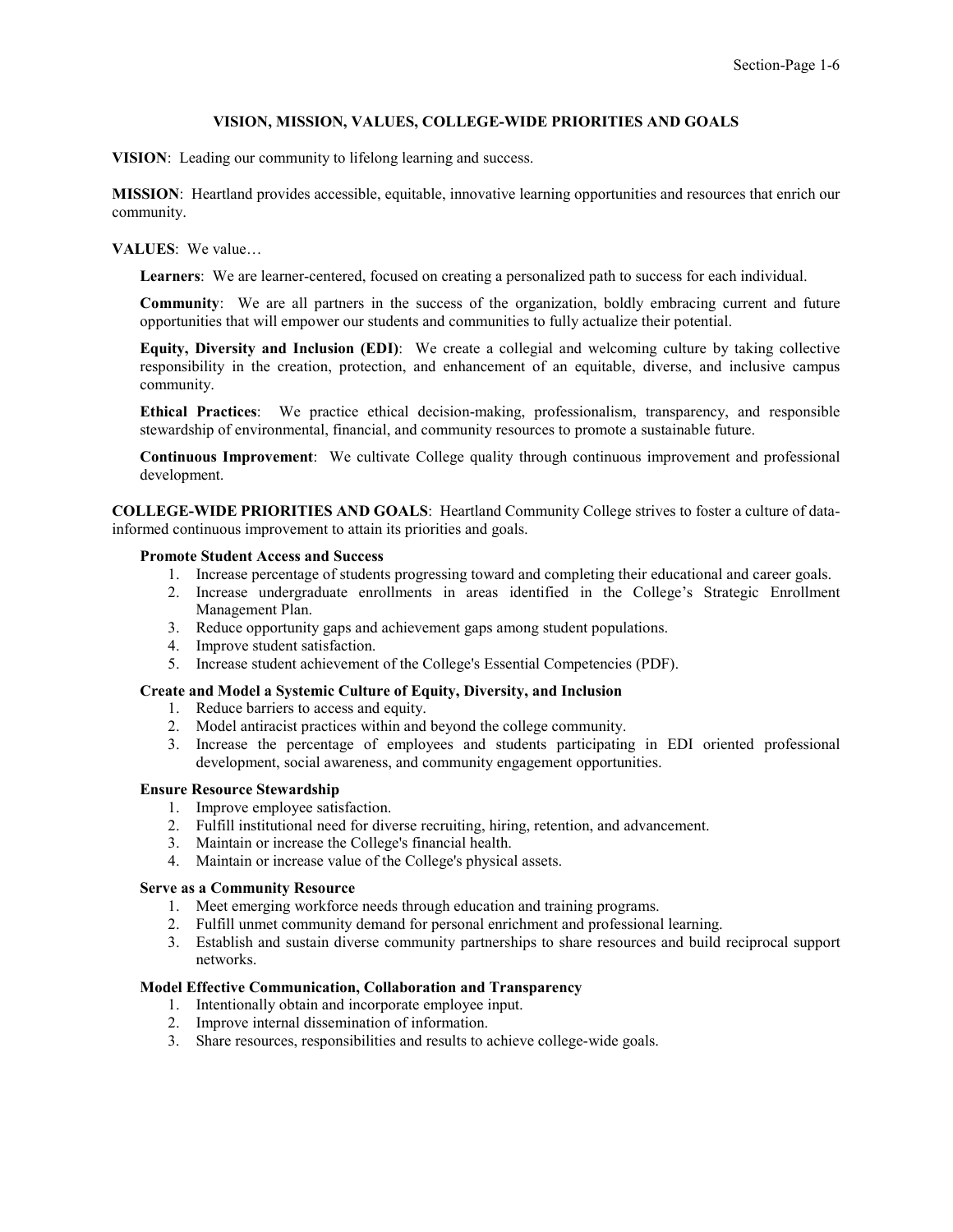## **1.0. LEGAL AUTHORITY AND RESPONSIBILITY**

<span id="page-6-0"></span>**Officer Responsible: President**

**Last Reviewed: 2/15/2022**

**Last Revised: 2/15/2022**

**Adopted: 9/17/1991 (unless otherwise provided)**

<span id="page-6-1"></span>**Heartland Community College Board of Trustees Policy Manual No Related Administrative Standards**

## **1.1. State Authority**

**Board Policy Statement**: The Public Community College Act (110 ILCS 805/1 et seq.) is the principal statute for the establishment and operation of Heartland Community College ("the College").

Illinois public community colleges are defined by law as public institutions of higher education by the Board of Higher Education Act (110 ILCS 205/1 et seq.).

Under these two acts responsibility for overall state planning, coordination, and regulation of the state system of higher education is vested in the Illinois Board of Higher Education.

Responsibility for the establishment of standards and criteria, for statewide planning and coordination, for evaluation and recognition of the various colleges, and for certain specific approvals of district board actions is vested in the Illinois Community College Board.

### **1.2. Local Authority**

<span id="page-6-2"></span>**Board Policy Statement**: Institutional responsibility for governance, operation, and administration of the College is vested in the Board of Trustees (the "Board").

The statutory duties and powers of the Board are stipulated in the Public Community College Act (110 ILCS 805/3- 21 to 60) and are broadly summarized as follows:

- 1. To appoint the president, other administrative personnel, and faculty, and to appoint or delegate the appointment of all other staff.
- 2. To establish the principal policies and strategic direction of the institution.
- 3. To hold, preserve, and invest the assets of the district.
- 4. To represent the institution to the public.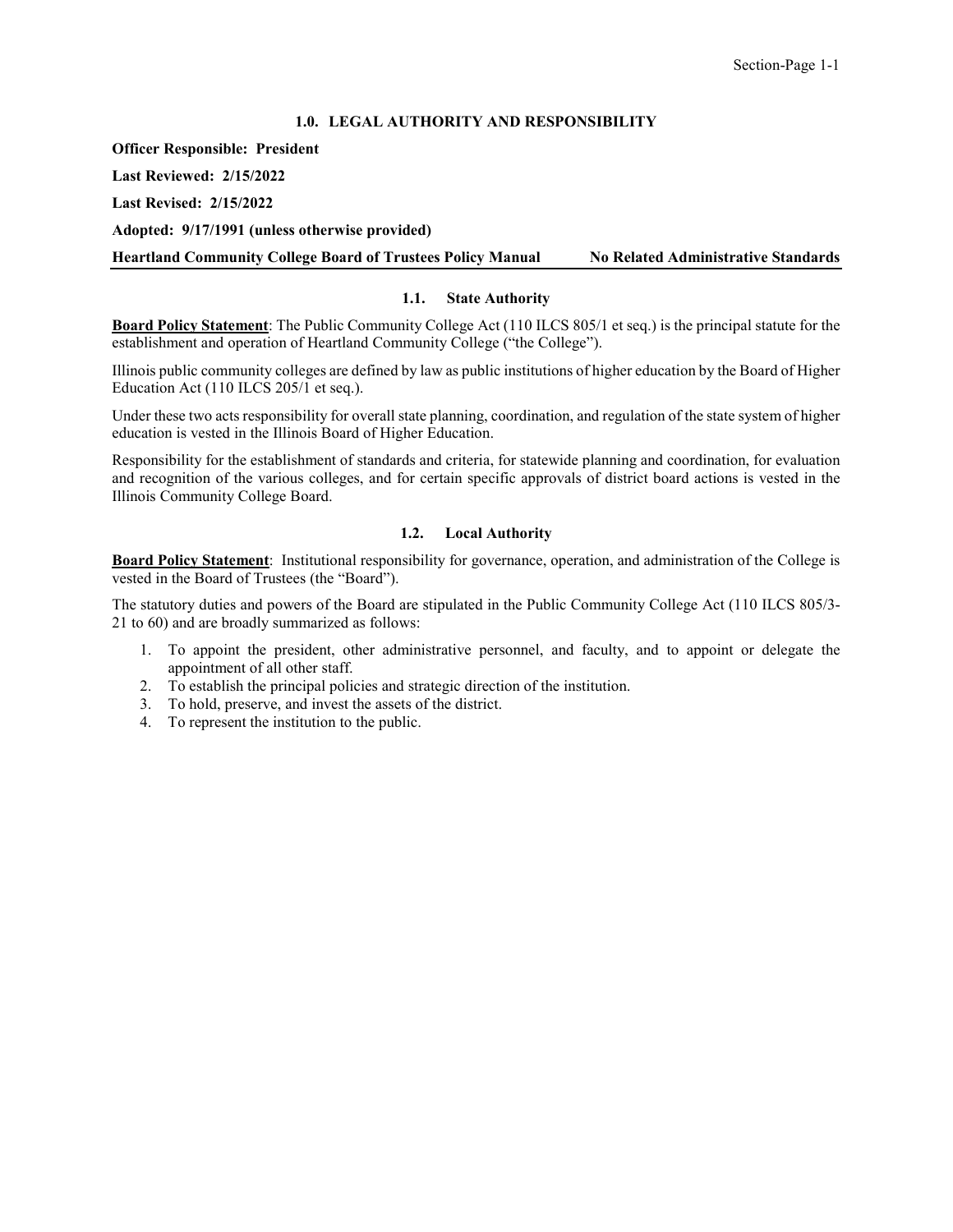## **2.0. BYLAWS**

#### <span id="page-7-0"></span>**Officer Responsible: President**

**Last Reviewed: 2/15/2022**

**Last Revised: 2/15/2022**

**Adopted: 9/17/1991 (unless otherwise provided)**

<span id="page-7-1"></span>**Heartland Community College Board of Trustees Policy Manual \*See Administrative Standards**

## **2.1. Board Legislation**

**Board Policy Statement**: College operations shall be governed in accordance with policies and bylaws adopted by the Board and are subject to periodic amendment as the Board shall deem appropriate.

## <span id="page-7-2"></span>**2.1.1. Bylaws**

Board action concerning the internal organization, procedures, and functions of the Board shall be classified as Bylaws of the Board.

### <span id="page-7-3"></span>**2.1.2. Policies**

Board action concerning the broad structure and operational principles of the College shall be classified as Policies of the Board.

Policy is a basic assumption or principle established by the Board as a guideline for discretionary action by the administration, faculty, and staff in conducting the affairs of the College.

## <span id="page-7-4"></span>**2.1.3. Policy Adoption**

To provide for ample consideration of policy matters, the Board shall require two readings of any proposed new policy or changes to existing policy.

As determined by a majority of a quorum of the Board, the requirement of a second reading may be waived and action on a proposed new policy or changes to existing policy may be taken in conjunction with the first reading.

## <span id="page-7-5"></span>**2.1.4. Amendments**

The Bylaws and Policies of the Board may be adopted, amended or repealed at any regular or special meeting of the Board, provided that notice of the intended action shall have been included in the call for the meeting.

### <span id="page-7-6"></span>**2.1.5. Intent of the Implementation of Board Policies**

Administrative procedures for implementation of Policies shall be established as necessary by the Administration. Such administrative procedures shall be made a part of official College publications, handbooks, and/or manuals, as appropriate.

### **2.2. Membership of the Board**

<span id="page-7-7"></span>**Board Policy Statement**: The Board shall consist of seven members elected by the qualified voters of Community College District 540 (the "District") and a non-voting student member selected by the Heartland Community College Student Government Association.

### <span id="page-7-8"></span>**2.2.1. Number and Selection**

The Board of Trustees of Heartland Community College (hereinafter called the Board) shall consist of seven members elected by the qualified voters of District 540 and a non-voting student member selected by the Heartland Community College Student Government Association.

## <span id="page-7-9"></span>**2.2.2. Election**

The election of members of the Board shall be conducted in accordance with the Public Community College Act (110 ILCS 805/3-7) and the Illinois Election Code.

## <span id="page-7-10"></span>**2.2.3. Term**

Members shall be elected to serve six-year terms.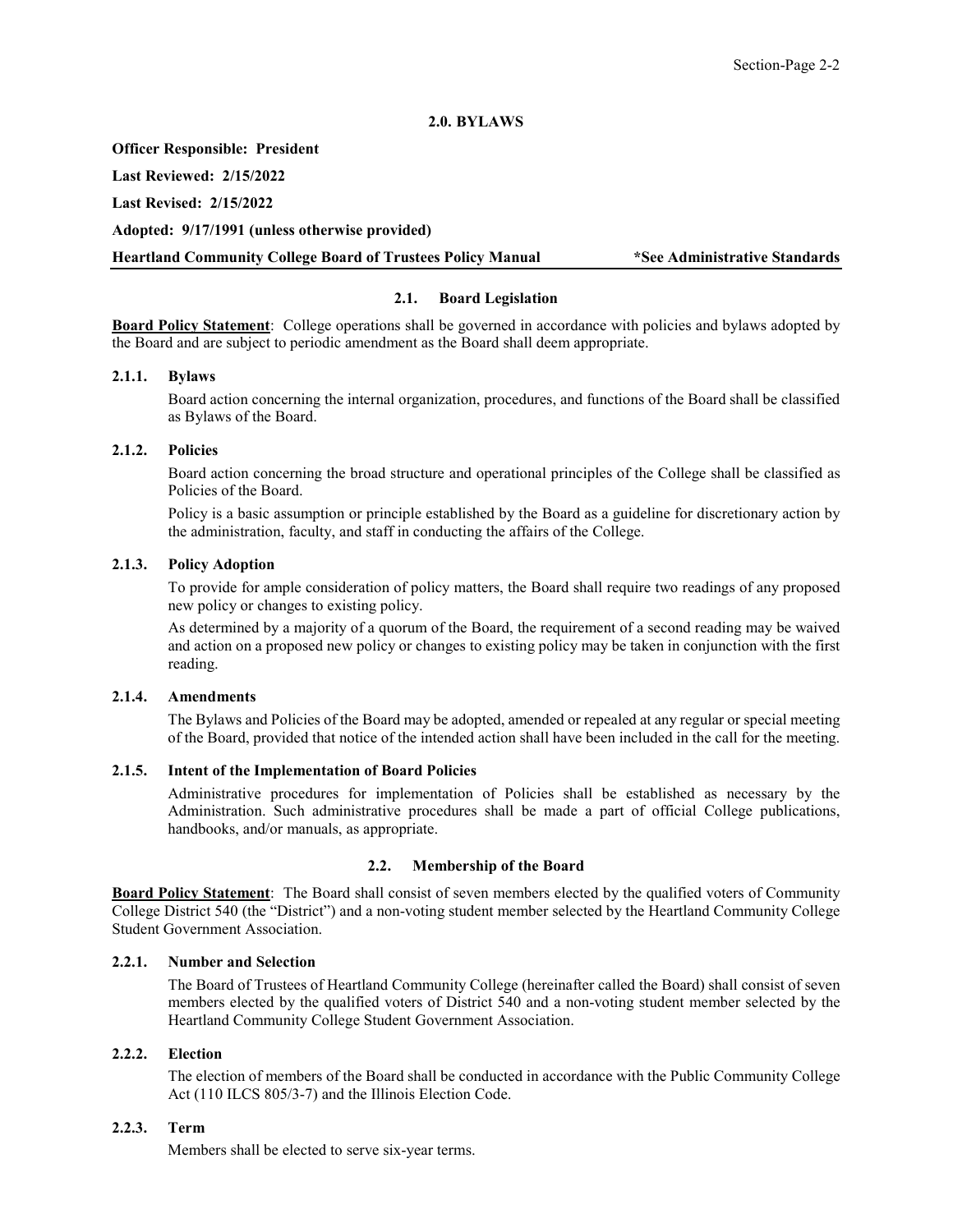## <span id="page-8-0"></span>**2.2.4. Qualifications of Members**

Board members shall, on the date of their election, be citizens of the United States, 18 years of age or older, residents of Illinois and the District for at least one year immediately preceding the election, and not members of a common school board.

### <span id="page-8-1"></span>**2.2.5. Vacancies**

\*In the event of a vacancy on the Board, the remaining members shall appoint a replacement to the Board within 60 days after the vacancy occurs to serve until the next regular election.

### <span id="page-8-2"></span>**2.2.6. Student Board Member**

\*The Board shall have one non-voting student member in accordance with 110 ILCS 805/3-7.24.

The student trustee shall serve a term of one year beginning April 15 of each year and shall have all the privileges of membership, including the right to make and second motions and to attend executive sessions. As a non-voting member, the student trustee shall not be considered in determining a quorum for Board action.

### **2.3. Meetings of the Board**

<span id="page-8-3"></span>**Board Policy Statement:** The Board shall comply with all provisions of the Open Meetings Act (5 ILCS 120/1 et seq.) when conducting a meeting as defined by the said Act. All Board actions shall be taken in open session.

All newly-elected Board members shall undergo training regarding compliance with the Open Meetings Act within 90 days of being seated. (5 ILCS 120/1.05).

### <span id="page-8-4"></span>**2.3.1. Biennial Organizational Meeting**

Unless otherwise provided by law, the Board shall meet no sooner than 21 days and no later than 28 days following each Board election (ILCS 805/3-8). The purpose of this meeting shall be to organize by electing Board officers for the ensuing two years. As applicable, the order of business for the organizational meeting shall be as follows:

- 1. Call to order by Chair of retiring Board
- 2. Roll call
- 3. Adjournment of retiring Board sine die
- 4. Convening of the new Board by the ranking officer of the old Board
- 5. Seating of new member
- 6. Roll call
- 7. Election of Chair
- 8. Election of Vice Chair
- 9. Election of Secretary
- 10. Appointment of Treasurer
- 11. Appointment of Recording Secretary
- 12. Establishment of regular meeting date, times and locations

### <span id="page-8-5"></span>**2.3.2. Regular Meetings**

The Board shall meet monthly on the date and at the hour and location designated by the Board, provided that meeting dates, times and locations may be rescheduled by Board action as circumstances may require.

## <span id="page-8-6"></span>**2.3.3. Special Meetings**

Special meetings may be called at any time by the Board Chair. Special meetings also may be called upon written request of three or more members of the Board, presented to the President, Board Chair or Board Secretary. In all cases of special meetings, written notice stating the time, place and purpose of the meeting shall be given at least 48 hours before the meeting. At such special meeting no business shall be transacted other than as stated in the call.

## <span id="page-8-7"></span>**2.3.4. Emergency Meetings**

In the event of a bona fide emergency, notice shall be given as soon as practicable to any news medium which has filed an annual request for notice.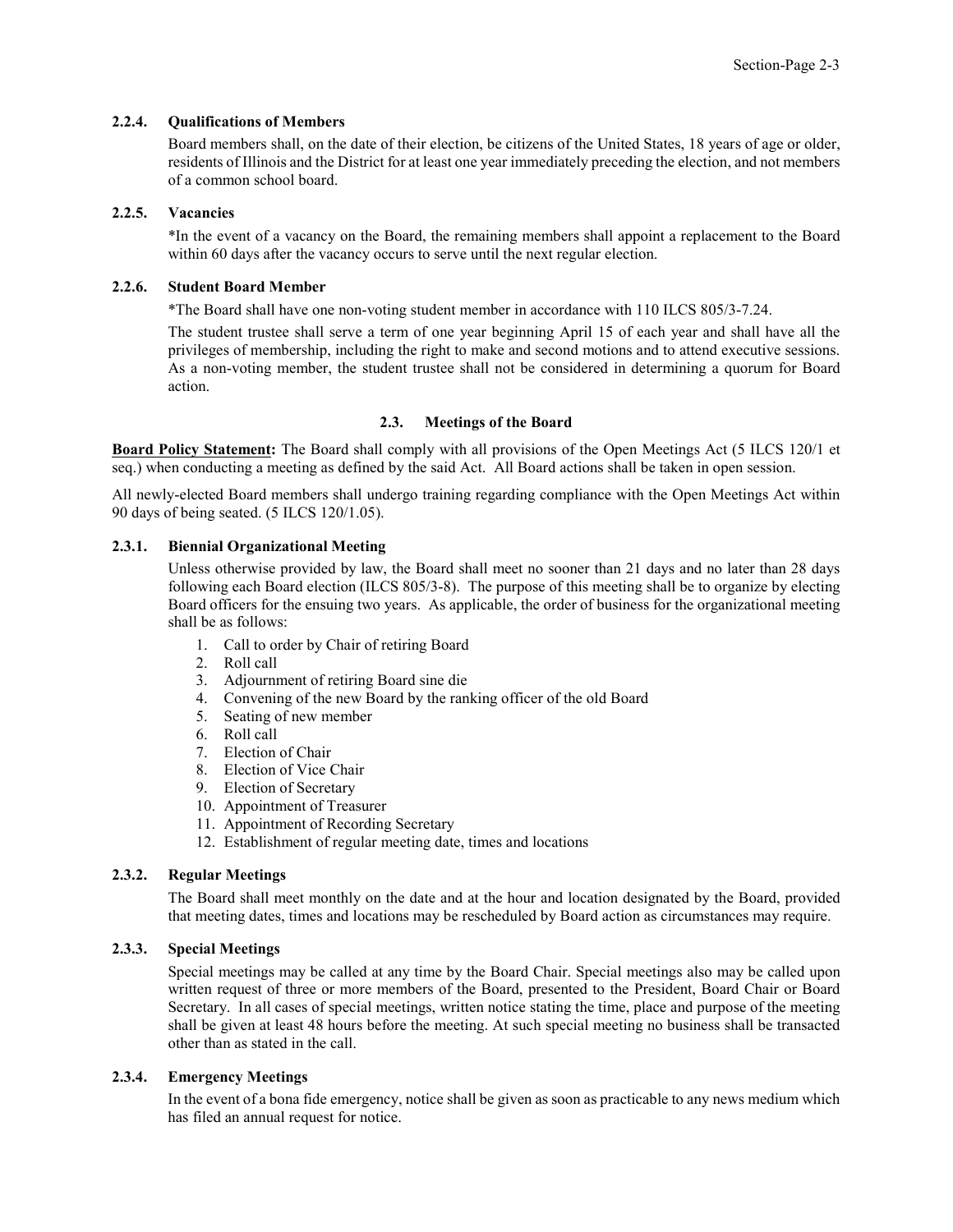## <span id="page-9-0"></span>**2.3.5. Attendance by a Means Other than Physical Presence**

If a quorum of the members of the Board is physically present, a majority of the Board may allow a member of the Board to attend the meeting by other means if the member is prevented from physically attending because of personal illness or disability; employment purposes or the business of the Board; or a family or other emergency. "Other means" shall be by video or audio conference. If a member wishes to attend a meeting by other means, the member must notify the Recording Secretary before the meeting unless advance notice is impractical. (5 ILCS120/7(a)).

## <span id="page-9-1"></span>**2.3.6. Adjourned Meetings**

A regular meeting may be adjourned and reconvened to a future date as the Board shall determine.

### <span id="page-9-2"></span>**2.3.7. Budget Hearings**

A public hearing on the budget shall be held each year prior to its adoption. Notice of the hearing shall be published in a newspaper of general circulation in the District.

### <span id="page-9-3"></span>**2.3.8. Quorum**

At all meetings of the Board or committee, a majority of the voting member of the Board or committee shall constitute a quorum to do business.

## <span id="page-9-4"></span>**2.3.9. Order of Business**

Regular meetings shall generally proceed as follows, subject to modification by the Board:

- 1. Call to Order and Roll Call
- 2. Pledge of Allegiance to the Flag of the United States of America
- 3. Adopt Agenda
- 4. Public Comment
- 5. President's Report
- 6. Trustee Reports
- 7. Consent Agenda Action Items
- 8. Non-Personnel Action Items
- 9. Closed Session
- 10. Personnel Action Items
- 11. Adjournment

## <span id="page-9-5"></span>**2.3.10. Consent Agenda**

The Consent Agenda typically contains routine matters. Items on the Consent Agenda are dealt with in a single motion. Items may be added to or removed from the Consent Agenda at the request of any Board member.

### <span id="page-9-6"></span>**2.3.11. Rules of Procedure**

Board meetings shall be conducted according to the rules contained in the current edition of *Robert's Rules of Order*, except as modified by the Board. Voting shall ordinarily be by voice except when formal resolutions are required or when funds are to be expended, in which case the vote shall be by call of the roll. A roll call vote may also be used when requested by the President or any member of the Board.

### <span id="page-9-7"></span>**2.3.12. Public Appearances Before the Board**

\*The Board may at any time recognize members of the public for purposes of making formal presentations to the Board. Formal presentations shall be any presentations that require more than five minutes or include media, such as but not limited to PowerPoint, video, or other electronic or audio presentations.

The Board shall allow public comments before the Board that do not represent a formal presentation as described above. Such comments shall be made at the time allotted on the agenda by the Chair, and the aggregate of all such comments shall not normally exceed 30 minutes.

The Board shall not entertain public comments related to pending litigation, confidential matters, and/or matters not within the jurisdiction of the Board. The Board reserves the right to restrict or limit the participation of specific members of the public on the basis of frequency of or abuse of the public comment privilege.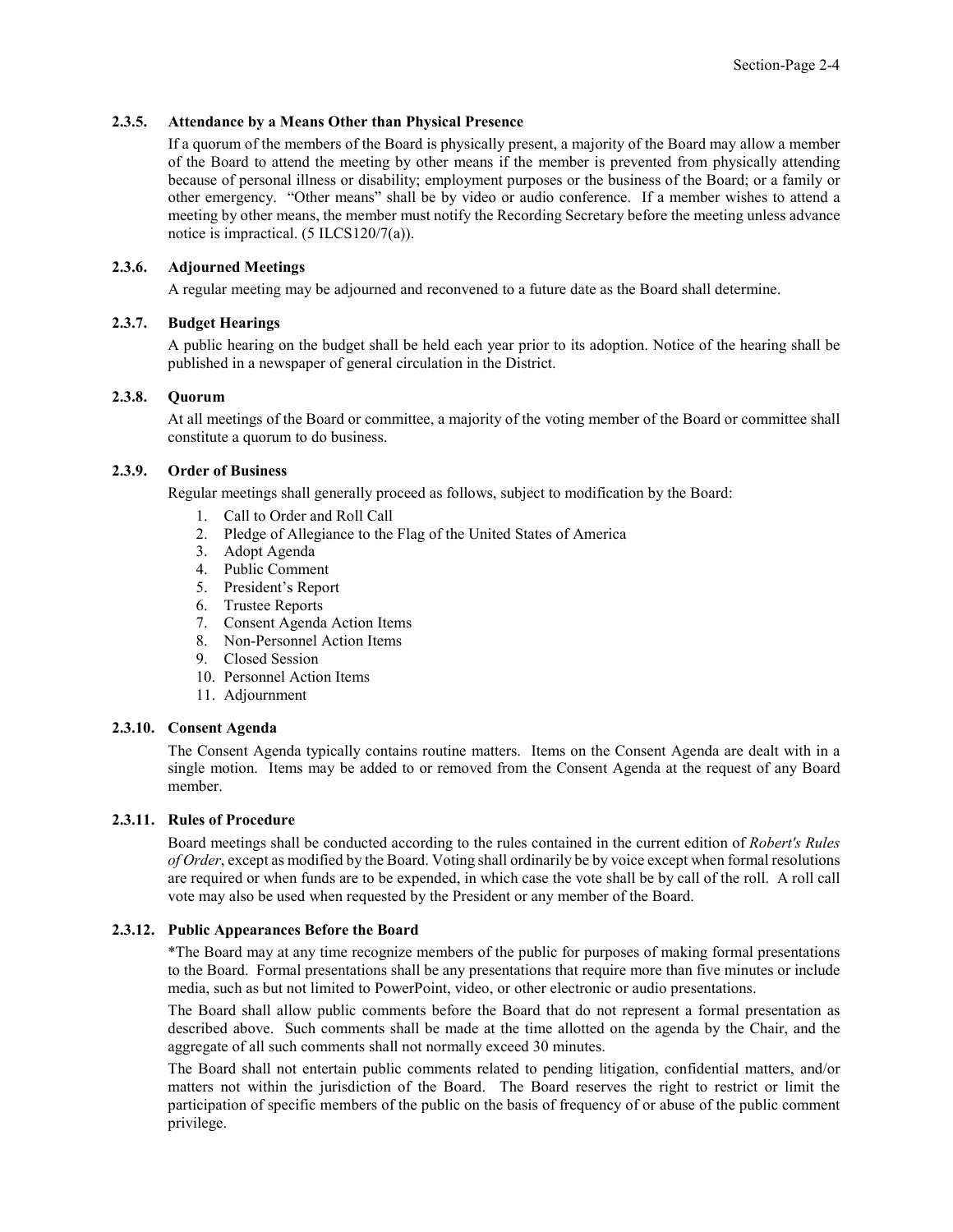## <span id="page-10-0"></span>**2.3.13. Meeting Record**

A written record of all transactions of the Board shall be set forth in the minute book of the Board. The minute book will be kept by the Recording Secretary as a permanent record of all Board actions and policy decisions. All minutes shall record the name of the person making the motion, the name of the person seconding the motion, and the vote. A member may request that the reason for the member's vote be recorded in the minutes, such request to be made at the time of voting.

Approved minutes of all non-closed sessions shall be open to the inspection of the public at any time during normal business hours. All closed sessions shall have a verbatim record in the form of an audio recording as well as written minutes. Minutes of closed sessions shall remain closed until approved for public inspection by the Board (5 ILCS120/2.06).

### **2.4. Officers**

<span id="page-10-1"></span>**Board Policy Statement**: At its biennial organizational meeting, the Board shall elect a Chair, a Vice-Chair, and a Secretary. The Vice President, Finance and Administration, shall serve as the appointed Treasurer to the Board, and the Board may appoint a Recording Secretary. These officers shall perform the duties associated with their offices as hereinafter provided.

Board officers shall serve a term of two years, and officers may serve successive terms.

## <span id="page-10-2"></span>**2.4.1. Determination of Duties**

The officers of the Board shall perform such duties as authorized by law and Board policy as follows:

The Chair shall:

- 1. Preside at all meetings of the Board;
- 2. Call special meetings as may be deemed necessary or desirable;
- 3. Appoint special Board committees;
- 4. Sign, when authorized by the Board, all official documents and orders as agent of the Board;
- 5. Serve as ex-officio member of all committees.

The Vice Chair shall:

- 1. Preside, in the absence of the Chair, at any meetings of the Board
- 2. Serve as the Chair of the Finance Committee;
- 3. Conduct a systematic review and revision of Board Policies in conjunction with appropriate College administrative personnel. Adopted 4/16/13

The Secretary shall:

- 1. Keep or cause to be kept a full and accurate record of all Board proceedings;
- 2. Promptly furnish, or cause to be furnished, a copy of the minutes of each regular or special meeting of the Board to all members of the Board and to the President of the College;
- 3. Record, or cause to be recorded, all calls for meetings of the Board, and notify all members of such meetings;
- 4. Keep, or cause to be kept, a record of the names of all members of the Board, the dates of their election, the length of term, the date of expiration of their terms of office, and a file of all reports made by committees of the Board;
- 5. Keep, or cause to be kept, a current and complete record and text of the Bylaws and Policies of the Board and publish the same from time to time as directed by the Board.

Treasurer: The Board shall appoint a Treasurer who may, but need not be, an employee of the College and who cannot be a member of the Board. In the absence of the Treasurer, at the discretion of the President, an interim Treasurer shall be assigned. The Treasurer shall:

- 1. Execute a bond in accordance with 110 ILCS 805/3-19 of the Public Community College Act;
- 2. Keep an accurate record of all financial accounts;
- 3. Furnish the Board with such reports as may be required;
- 4. Serve as custodian for and invest College funds;

Recording Secretary: The Board may appoint a Recording Secretary to the Board who shall not be a member of the Board and shall serve at the pleasure of the Board. The Recording Secretary shall perform duties as designated by the Bylaws.

- 1. Facilitate filling a Board vacancy.
- 2. Facilitate attendance by a means other than physical presence.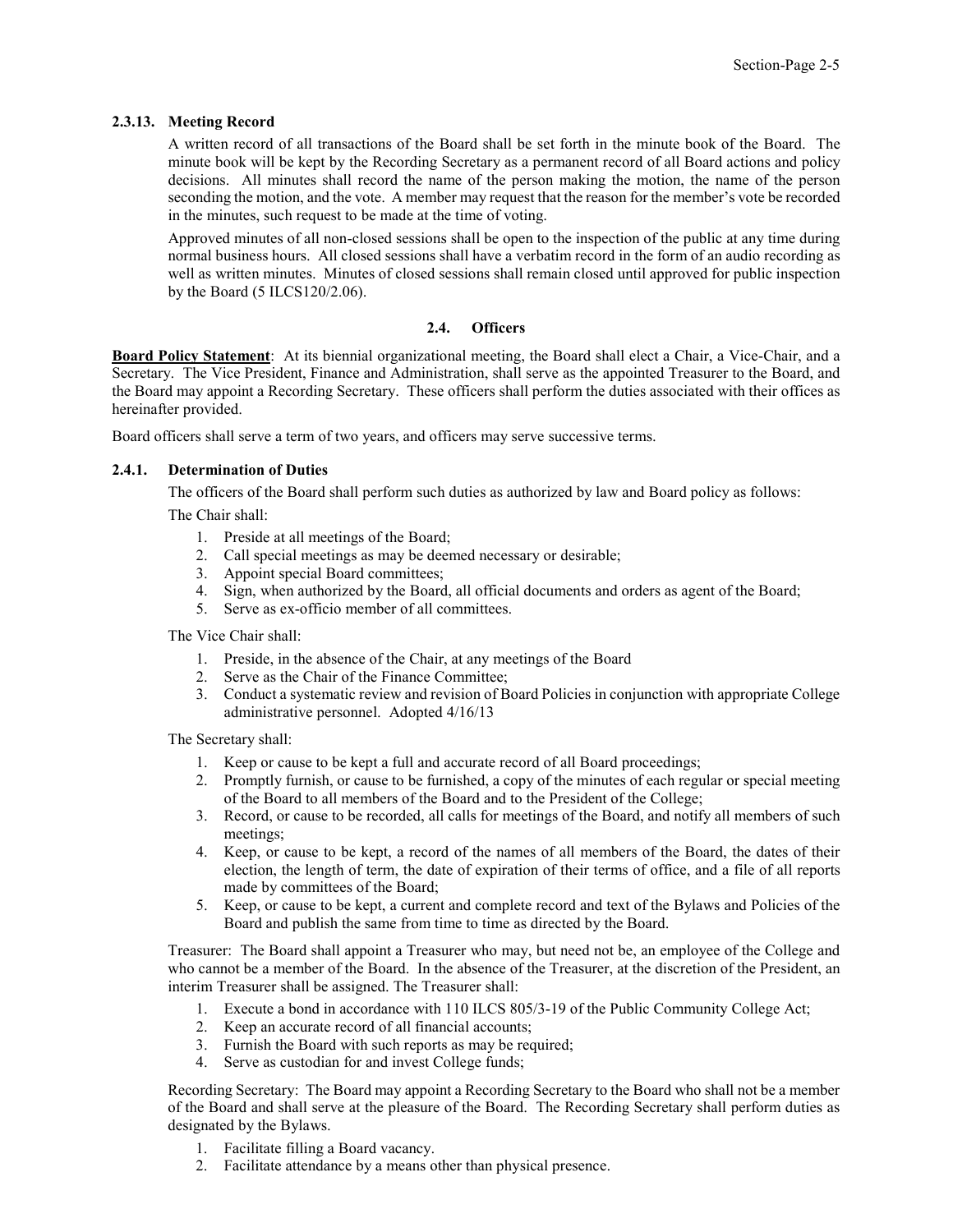- 3. Keep the minute book as a permanent record.
- 4. Facilitate formal appearances or public comments before the Board.
- 5. Facilitate legal postings for the Board. Adopted 12/14/21

## **2.5. Committees**

<span id="page-11-0"></span>**Board Policy Statement**: Board committees may be appointed from time to time as the Board shall deem advisable. Except for the Board Finance Committee, each committee shall be discharged automatically at the time of the next organizational meeting unless the Board takes specific action to extend the term of the committee.

## <span id="page-11-1"></span>**2.5.1. Finance Committee**

- 1. Organization
	- a. The Finance Committee shall exist as a permanent committee of the Board.
	- b. Membership on the Finance committee shall be the Vice Chair of the Board, one other member of the Board appointed by the Chair, the Vice President of Finance and Administration, and the Controller.
	- c. The Vice Chair of the Board shall serve as the Chair of the Finance Committee.
	- d. Additional College staff may participate in discussion of particular items.
- 2. Meetings and Purpose
	- a. The Committee shall have one regular meeting per month at a date and time determined by the Committee.
	- b. Special meetings of the Committee may be called as necessary to address specific matters of interest to the Committee.
	- c. Review of monthly bills shall be a standing agenda item.
	- d. The Committee shall serve in an advisory capacity to the Board.
	- e. The Committee shall review and consider pertinent College financial information and documents as well as various financial and policy matters. Adopted 4/16/13

### **2.6. Board of Trustees Development**

<span id="page-11-2"></span>**Board Policy Statement:** Members of the Board shall be committed to improving their knowledge of the community college philosophy in general and governance in particular. As such, Board members shall complete all training/professional development as required by law and/or regulation, as well as commit to attendance at professional conferences, seminars, and meetings that pertain to their duties to the extent allowed by their personal and professional schedules. Adopted 11/16/21

## **2.7. Board of Trustees Indemnification**

<span id="page-11-3"></span>**Board Policy Statement:** The Board shall be covered under the College's liability insurance policies, which shall serve to indemnify and defend Board members when damages are sought for alleged negligent or wrongful acts while acting in their Board capacity Public Community College Act 110 ILCS 805.3-29). Adopted 11/16/21

### **2.8. Board of Trustees Legal Services**

<span id="page-11-4"></span>**Board Policy Statement:** The Board may appoint an Attorney who is not a member of the Board to serve at the pleasure of the Board. Such Attorney shall, upon the instructions of the Board or the President, render legal opinions, represent the District in legal proceedings, review and prepare legal documents, and attend meetings of the Board upon Board request. The Board Attorney shall call the Board's attention to any action or proposed action which is contrary to applicable law, rule or regulation, or violative of the College's contractual obligations. Adopted 11/16/21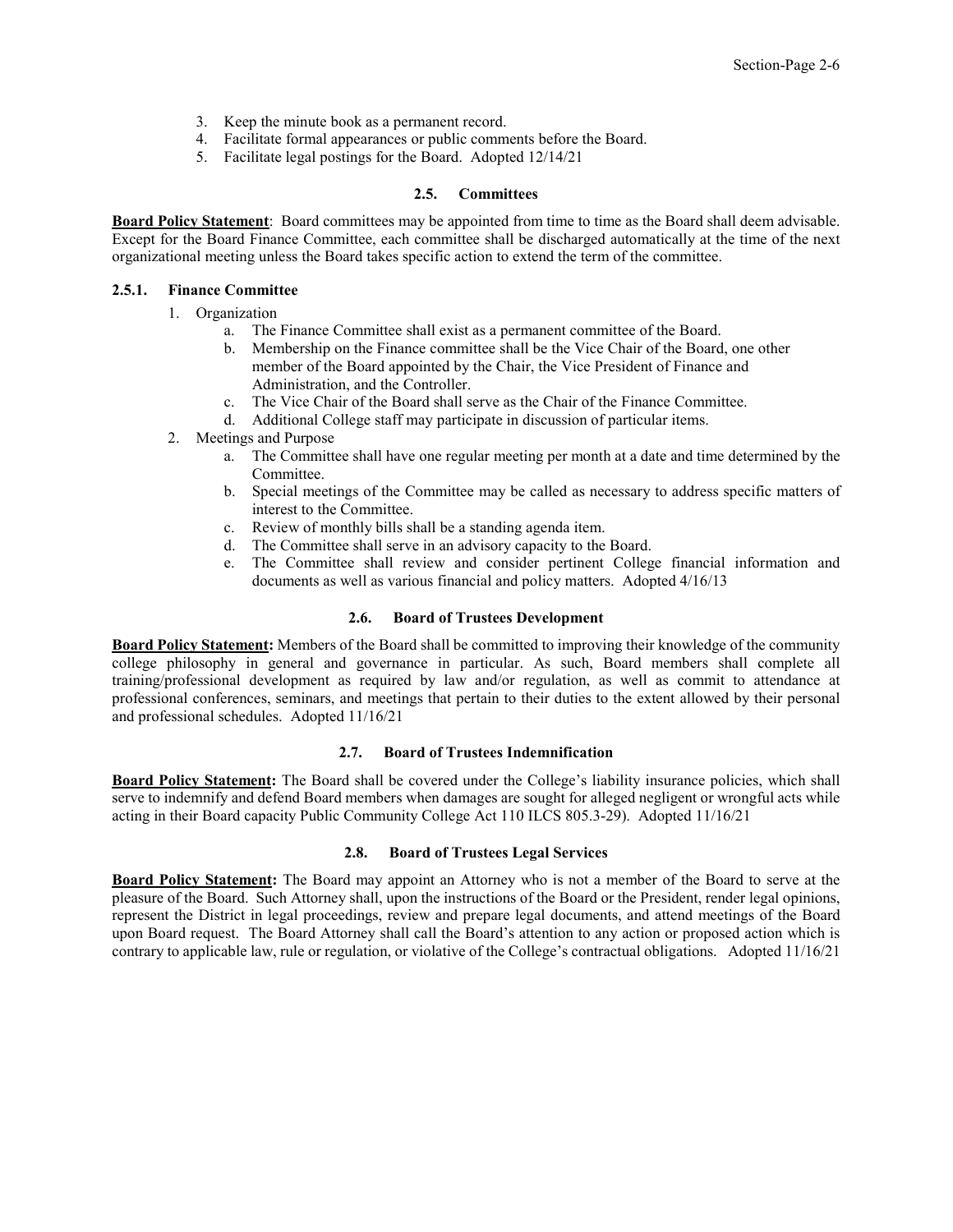### **3.0. POLICIES: GENERAL ADMINISTRATION AND OPERATIONS**

<span id="page-12-0"></span>**Officer Responsible: Vice President, Finance and Administration**

**Last Reviewed: 2/15/2022**

**Last Revised: 2/15/2022**

**Adopted: 9/17/1991 (unless otherwise provided)**

<span id="page-12-1"></span>**Heartland Community College Board of Trustees Policy Manual \*See Administrative Standards**

## **3.1. Executive Authority**

**\*Board Policy Statement:** The President of the College shall have responsibility for the operation of the College in accordance with applicable laws and Board policies.

### **3.2. Equal Opportunity and Non-Discrimination**

<span id="page-12-2"></span>**\*Board Policy Statement:** The College provides equal educational opportunities to all students and equal employment opportunities to all employees and applicants for employment. Management and supervisory personnel at all levels are responsible for taking reasonable and necessary actions to prevent discrimination. Discrimination is prohibited under Americans with Disabilities Act of 1990, the Rehabilitation Act of 1973, Title IX of the Education Amendments of 1972, the Violence Against Women Act of 1994, Title VII of the Civil Rights Act of 1964, the Age Discrimination in Employment Act of 1967, the Illinois Human Rights Act, and all other relatable laws, rules and regulations that apply to College operations.

### **3.3. Freedom of Information**

<span id="page-12-3"></span>**\*Board Policy Statement:** As a public institution, public access to the records of the College is governed by the Family Educational Rights and Privacy Act (20 U.S.C. § 1232g; 34 CFR Part 99), the Illinois Local Records Act (50 ILCS 205/ et seq.), and the Illinois Freedom of Information Act (5 ILCS 140/ et seq.).

## **3.4. Tobacco/Smoke Free Environment**

<span id="page-12-4"></span>**\*Board Policy Statement:** Smoking and other use of tobacco products (as defined in the Smoke-Free Campus Act, 410 ILCS 82), vaping, and the use of e-cigarettes are prohibited on any Heartland Community College-owned or operated property and vehicles owned or leased by the College.

#### **3.5. Communicable Disease**

<span id="page-12-5"></span>**\*Board Policy Statement:** The President or designee, in conjunction with campus officials and the Board of Trustees, shall enact procedures detailing systematic approaches to prevent and control the risks associated with reportable communicable diseases.

## **3.6. Harassment Policy**

<span id="page-12-6"></span>**\*Board Policy Statement:** The College is committed to maintaining a working and learning environment that is free from harassment based on any protected status, including but not limited to harassment based on sex (sexual and nonsexual), color, religion, race, national origin, age, or disability. Other status harassment prohibited by local, state, and federal law and this policy include:

- 1. Sexual orientation
- 2. Pregnancy
- 3. Marital
- 4. Familial
- 5. Gender identity
- 6. Ancestry
- 7. Military
- 8. Unfavorable discharge from the military
- 9. Order of protection
- 10. Arrest record
- 11. Matriculation
- 12. Any status that may be added for protection by local, state, and federal law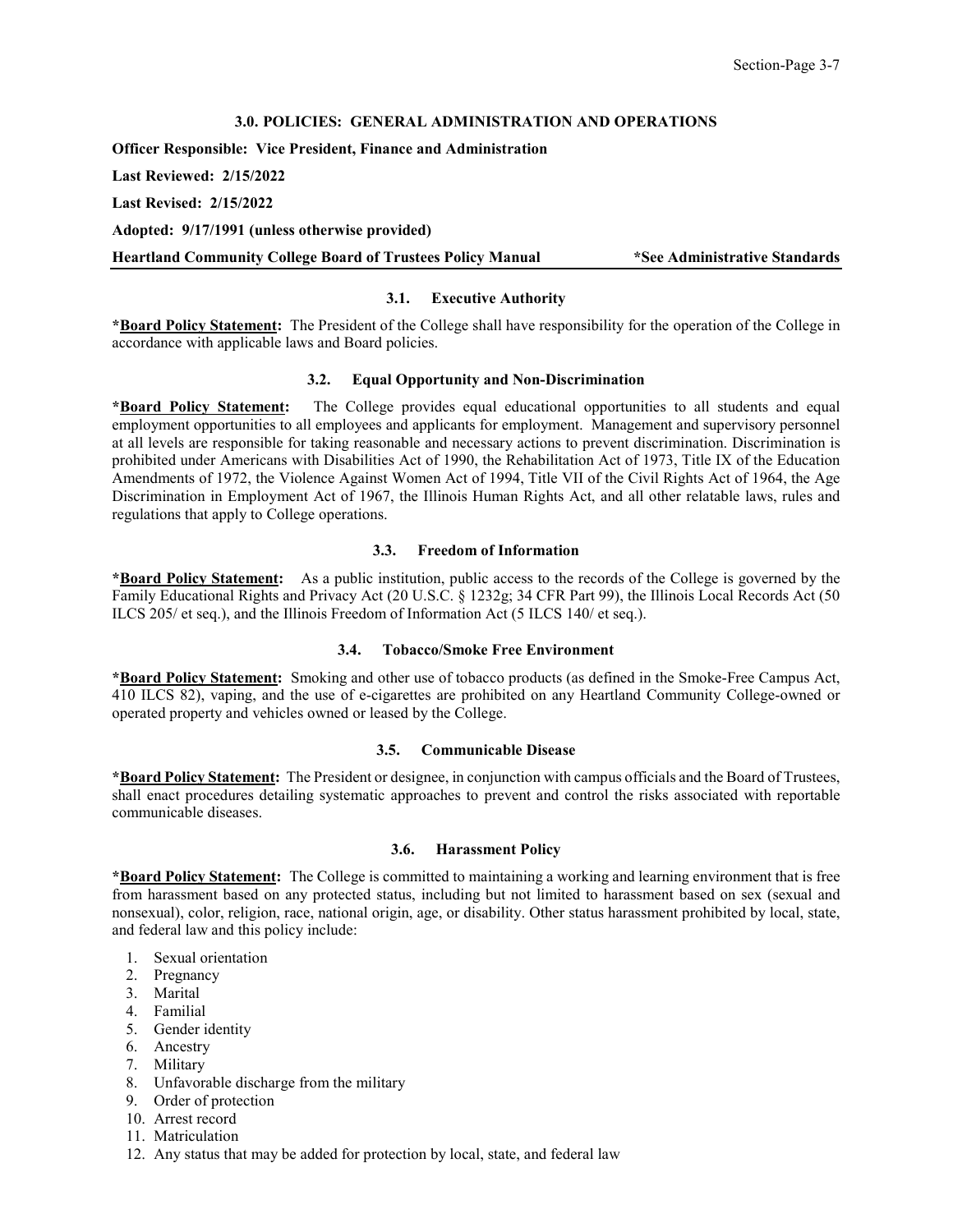The College prohibits any form of harassment in the classroom, in the workplace, in any academic setting at the College, and at all College-sponsored events. Harassment and discrimination are prohibited under Titles VI and VII of the Civil Rights Act of 1964, as amended in 1991, Title IX of the Educational Amendment of 1972, the Illinois Workplace Transparency Act, Section 504 of the Rehabilitation Act of 1973, Americans with Disabilities Act of 1990, and the Illinois Human Rights Act.

### **3.7. Code of Ethics**

<span id="page-13-0"></span>**\*Board Policy Statement:** In order to ensure public confidence in the College, Board members and employees shall perform their duties in a proper and ethical manner and avoid even the appearance of conflicts of interest or other impropriety and comply with the State Officials and Employees Ethics Act (5 ILCS 430/1-1, et seq.).

### **3.8. Campus Crime and Security**

<span id="page-13-1"></span>**\*Board Policy Statement:** The Board directs the administration to prepare, publish, and distribute policy statements and statistical reports that comply with the Jeanne Clery Disclosure of Campus Security Policy and Campus Crime Statistics Act (20 U.S.C. §1092(f)) et seq.). Adopted 11/17/1992

### **3.9. Solicitation**

<span id="page-13-2"></span>**\*Board Policy Statement:** The College prohibits any type of solicitation using College buildings, grounds, communication systems, equipment, or services without written approval from the President or the President's designee. Such prohibition includes commercial, charitable, and political purposes. Adopted 8/21/2007

### **3.10. Environmental Stewardship**

<span id="page-13-3"></span>**\*Board Policy Statement:** Resource sustainability is critically important to the College. Efficient energy use, energyconservation and other sustainable practices shall be implemented in all areas of College operations, wherever possible, as a means to reduce expenses, foster environmental awareness and mitigate environmental consequences. Adopted 11/20/2007

## **3.11. Concealed Carry of Weapons**

<span id="page-13-4"></span>**\*Board Policy Statement:** The carrying of a concealed firearm is prohibited in all College facilities (except for law enforcement officers and other authorized government safety personnel). The College shall comply with the Illinois Firearm Concealed Carry Act (430 ILCS 66/1). Adopted 2/18/14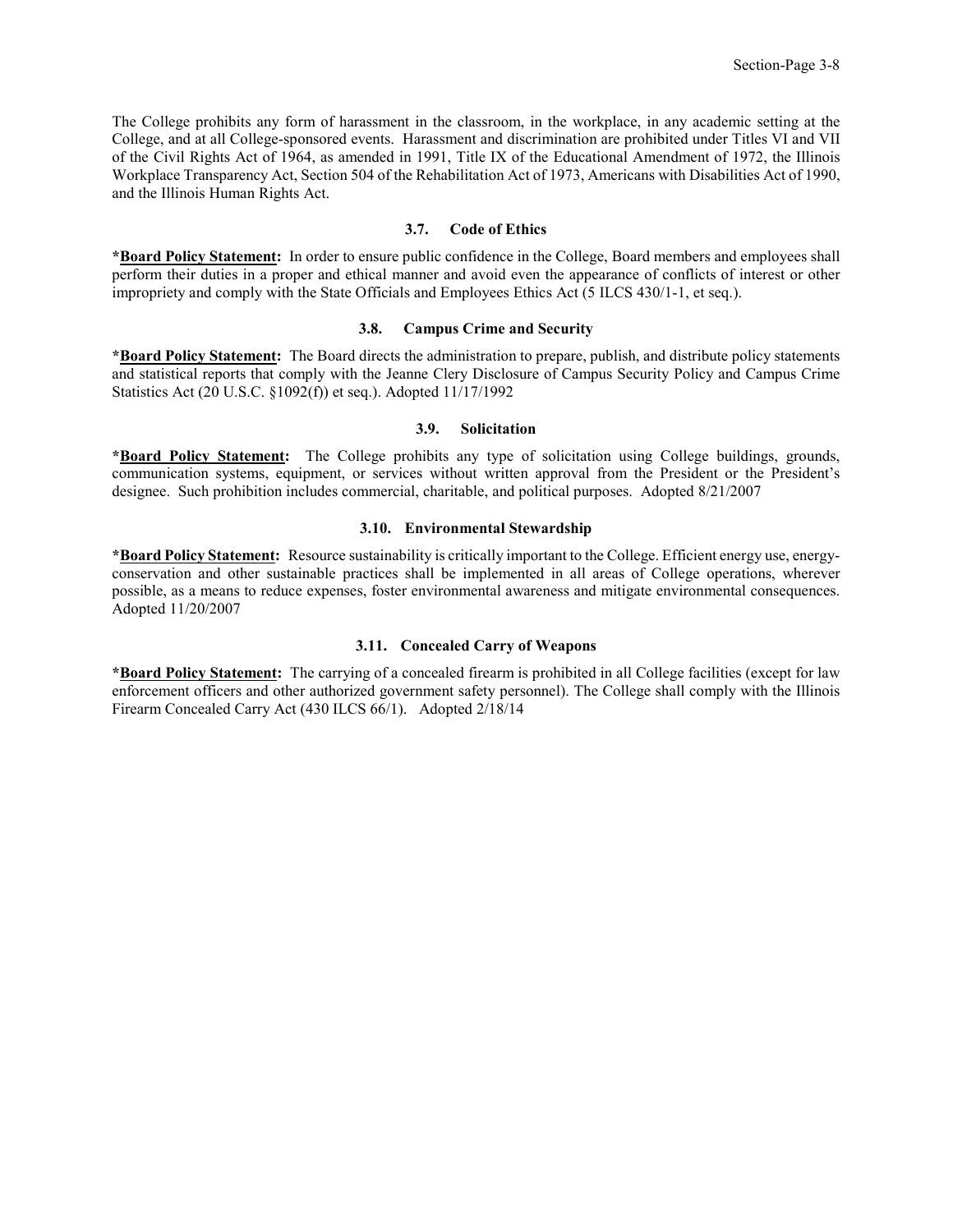### **4.0. POLICIES: EDUCATIONAL PROGRAMS**

<span id="page-14-0"></span>**Officer Responsible: Provost/Vice President, Academic Affairs**

**Last Reviewed: 2/15/2022**

**Last Revised: 2/15/2022**

**Adopted: 9/17/1991 (unless otherwise provided)**

<span id="page-14-1"></span>**Heartland Community College Board of Trustees Policy Manual \*See Administrative Standards**

## **4.1. Curriculum Development**

**\*Board Policy Statement:** Curriculum Development: The faculty and academic administrators of the College shall be responsible for curriculum development and compliance with regulatory standards.

#### **4.2. Degrees Granted**

<span id="page-14-2"></span>**\*Board Policy Statement:** The College is authorized to grant those degrees approved by the Illinois Community College Board and the Illinois Board of Higher Education.

## **4.3. Certificates Granted**

<span id="page-14-4"></span><span id="page-14-3"></span>**\*Board Policy Statement:** The College is authorized to grant those certificates approved by the Illinois Community College Board.

### **4.4. Academic Freedom**

<span id="page-14-5"></span>**\*Board Policy Statement:** Faculty are entitled to academic freedom.

### **4.5. Selection of Instructional Materials**

**\*Board Policy Statement:** The selection of instructional materials and textbooks shall be the right and the duty of the faculty in consultation with academic administrators.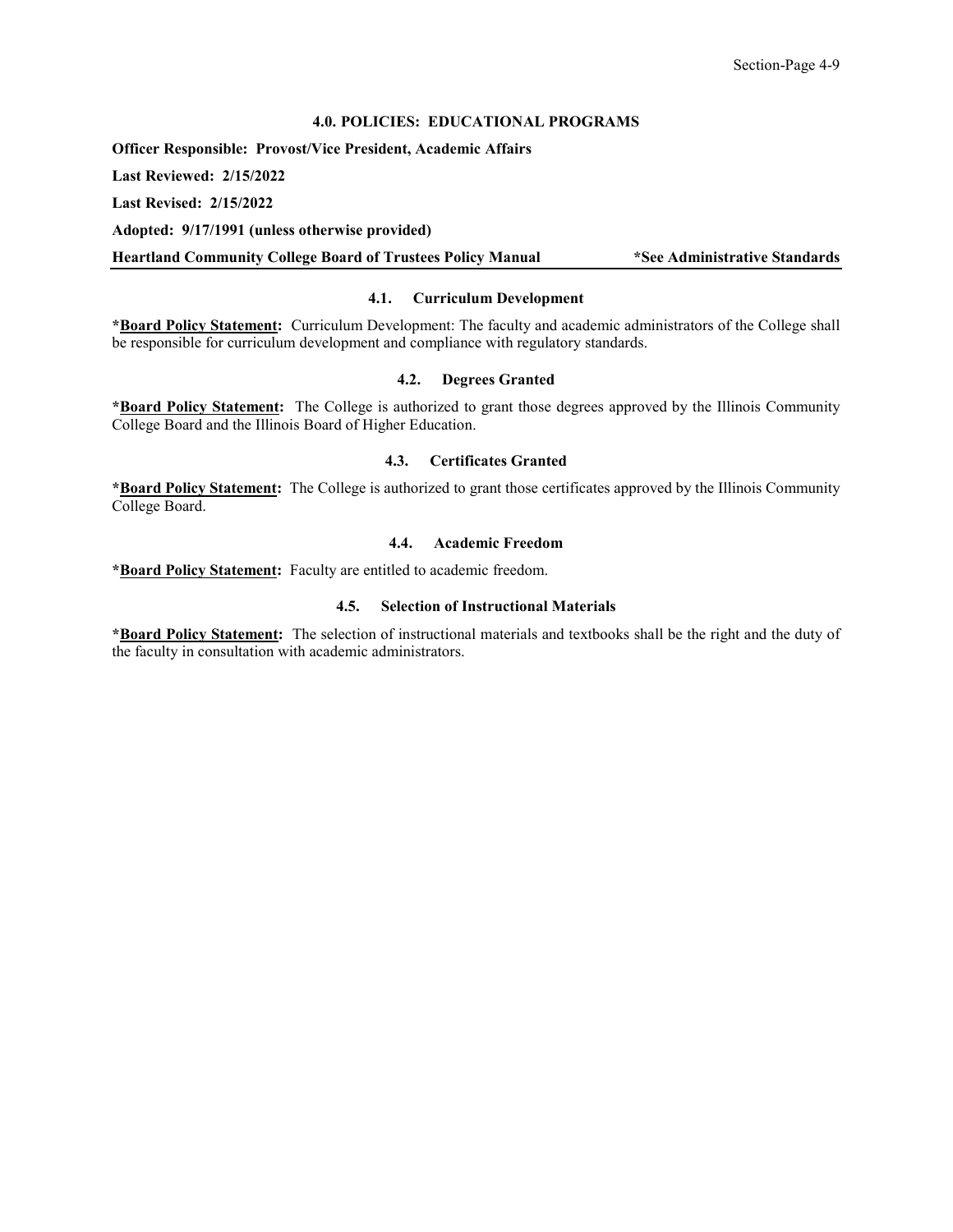## **5.0. POLICIES: STUDENTS**

<span id="page-15-0"></span>**Officer Responsible: Vice President, Enrollment and Student Services**

**Last Reviewed: 2/15/2022**

**Last Revised: 2/15/2022**

**Adopted: 9/17/1991 (unless otherwise provided)**

<span id="page-15-1"></span>**Heartland Community College Board of Trustees Policy Manual \*See Administrative Standards**

### **5.1. Admissions**

**\*Board Policy Statement:** The College shall admit students in accordance with all the requirements respecting qualifications and preferences set forth in the Public Community College Act (110 ILCS 805/3-17 and 805/3-28) and Administrative Rules of the Illinois Community College Board.

### **5.2. Residency**

<span id="page-15-2"></span>**\*Board Policy Statement:** Students enrolling at the College shall be classified as in-district resident, out-of-district resident, out-of-state resident, or out-of-country resident for tuition and fee purposes. College administration shall develop a set of administrative standards for the purpose of establishing residency and shall publish such standards in the Student Handbook.

### **5.3. Tuition and Fees**

<span id="page-15-3"></span>**\*Board Policy Statement:** The Board shall provide accessible and affordable higher education to District residents and shall establish tuition rates annually in compliance with the requirements of the Public Community College Act and the Administrative Rules of the Illinois Community College Board (Section 1501.505).

#### <span id="page-15-4"></span>**5.3.1. Tuition Waiver for Senior Citizens**

District residents who are 65 years of age or older may receive a waiver of tuition upon registration for credit classes having space available. This tuition waiver shall not apply to the purchase of textbooks and supplies.

#### <span id="page-15-5"></span>**5.3.2. Chargebacks and Cooperative Agreements**

Eligibility of in-district students for a chargeback arrangement to attend another Illinois community college at the in-district resident tuition rate charged by that college for applied certificates and degree programs not offered by the College shall be determined by the Registrar.

The College has entered into Cooperative Agreements with other community colleges to offer district residents access to programs not currently offered by Heartland Community College. These agreements allow district residents to enroll in specific certificate or degree programs at the cooperating college at in-district tuition rates. When a cooperative agreement is in effect, such agreement will take precedent over a chargeback arrangement.

### <span id="page-15-6"></span>**5.3.3. Non-Credit Tuition**

Tuition and fees for non-credit courses are set on a course-by-course basis and are generally intended to recover costs or generate income in excess of the direct costs of course delivery.

### **5.4. Assessment and Placement**

<span id="page-15-7"></span>**\*Board Policy Statement:** The College shall assess students in English literacy and mathematics to assist with course placement and promote student success. The results of assessment may be used to place students in appropriate courses, **not** to determine admission to the College.

### **5.5. Academic Standards**

<span id="page-15-8"></span>**\*Board Policy Statement:** The College shall require students to maintain appropriate academic achievement standards in accordance with applicable rules and regulations. Such standards shall be published in the College Catalog and Student Handbook. The College shall provide programs to assist students who are not meeting academic achievement standards.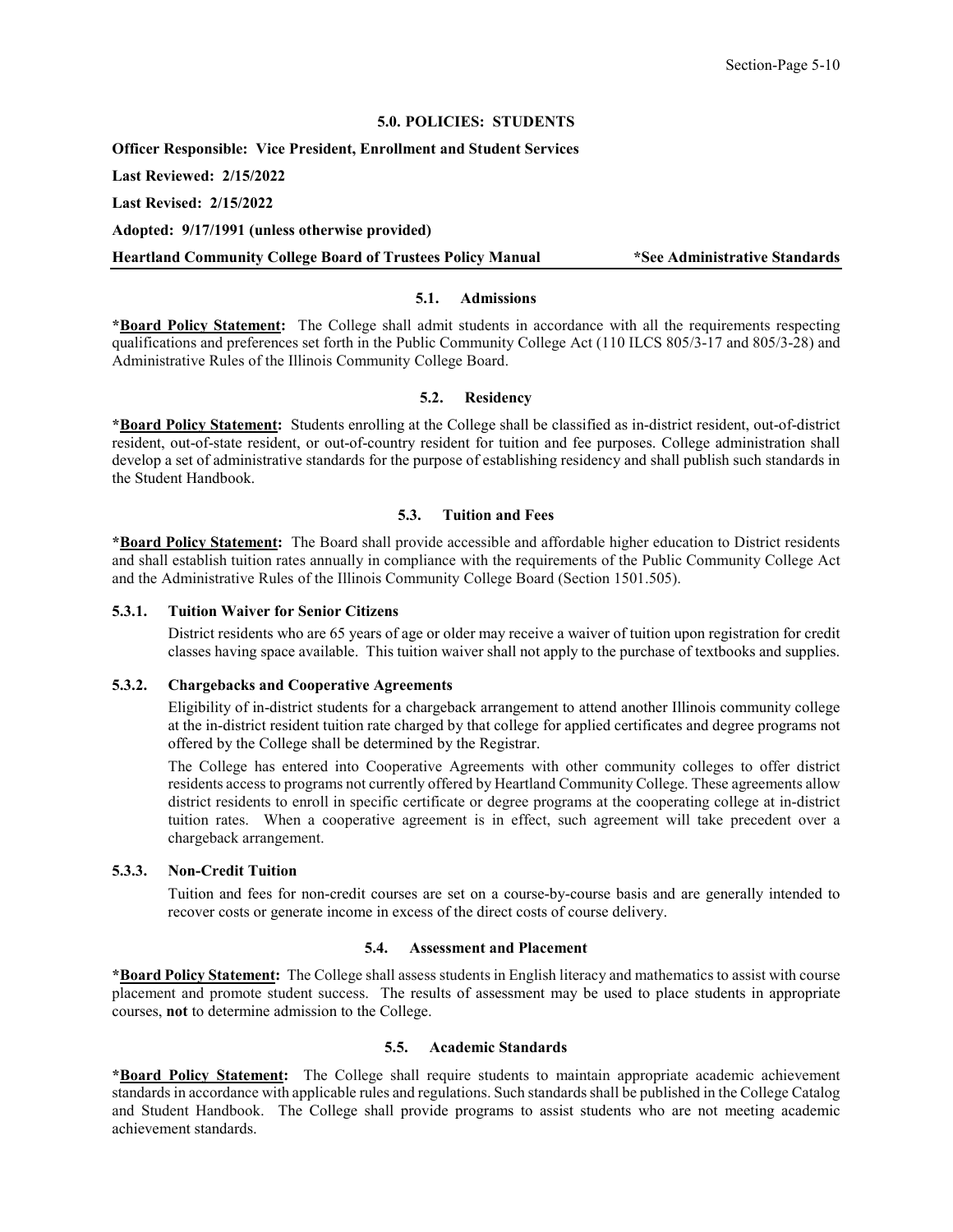#### **5.6. Student Conduct**

<span id="page-16-0"></span>**\*Board Policy Statement:** The College's students are members of the College community and are expected to uphold standards of conduct. The College shall maintain a Student Code of Conduct and procedures for addressing violations to the Code that balances the interests of individual students with the interests of the College community.

### **5.7. Student Records**

<span id="page-16-1"></span>**\*Board Policy Statement:** The College shall maintain student records in a manner that protects the privacy of students and provides eligible students access to such records. The College shall comply with the Family Educational Rights and Privacy Act (PL 93-380) and other relevant statutes in developing procedures for the protection of students' educational records and shall publish such procedures in the Student Handbook.

#### **5.8. Appeals**

<span id="page-16-2"></span>**\*Board Policy Statement:** The College shall establish procedures for addressing student appeals. Students can use the Student Appeals process when they question a decision that has been made. Students can appeal course-related matters or other non-course issues. Appeal procedures shall be published in the Student Handbook and shall include the timeline for submitting and finalizing appeals.

#### **5.9. Refunds**

<span id="page-16-3"></span>**\*Board Policy Statement:** Tuition refund procedures for credit courses shall be published in the Student Handbook.

### <span id="page-16-4"></span>**5.9.1. Reservists Called into Active Military Duty**

Reservists called to active military duty while enrolled at the College shall receive a full refund of tuition or credit toward future enrollment charges.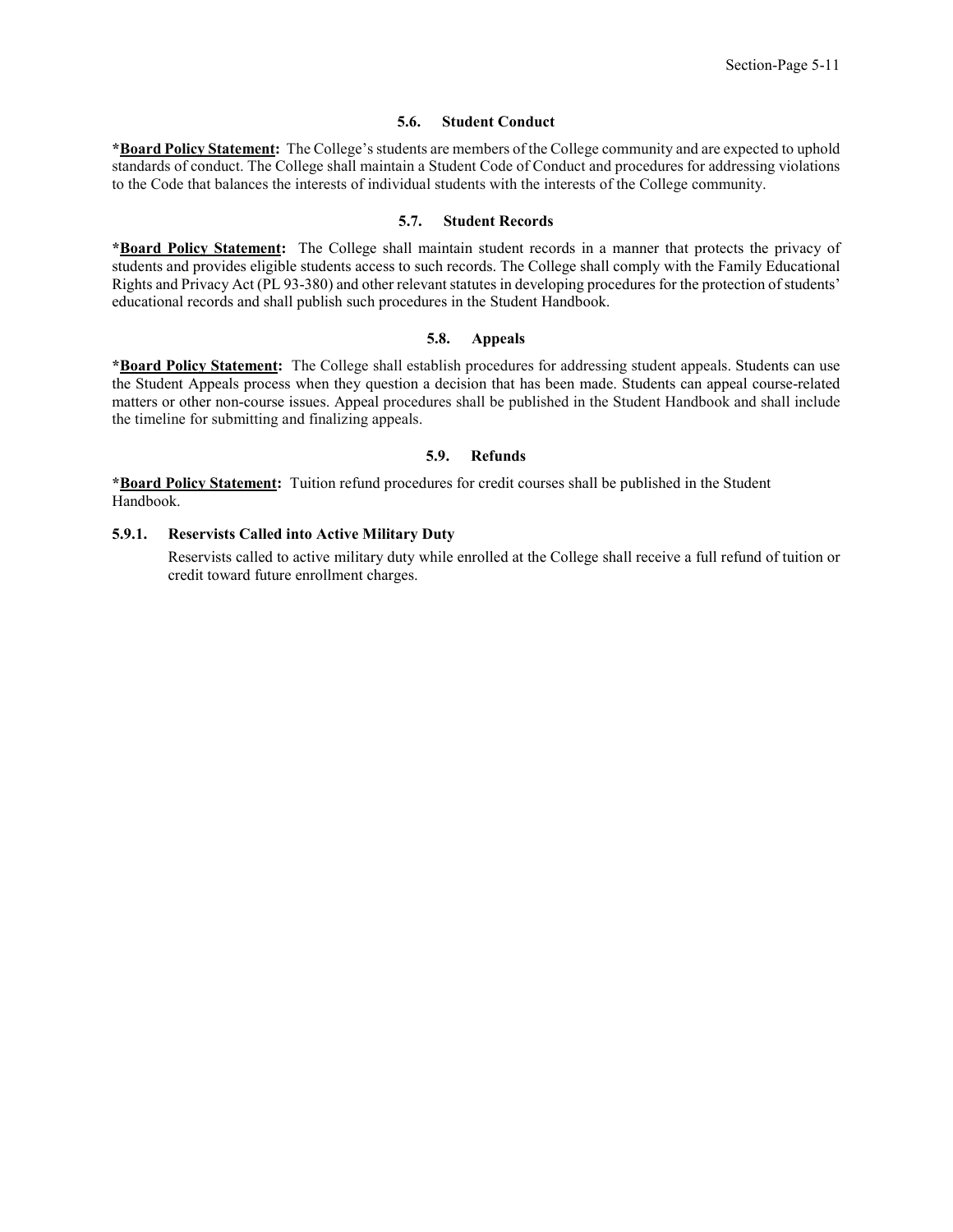### **6.0. POLICIES: PERSONNEL**

<span id="page-17-0"></span>**Officer Responsible: Vice President, Finance and Administration**

**Last Reviewed: 2/15/2022**

**Last Revised: 2/15/2022**

**Adopted: 9/17/1991 (unless otherwise provided)**

<span id="page-17-1"></span>**Heartland Community College Board of Trustees Policy Manual \*See Administrative Standards**

### **6.1. Drugs, Alcohol, and Cannabis**

**\*Board Policy Statement:** The Board supports laws endeavoring to provide a drug and alcohol-free environment and workplace for its students, employees, and visitors (including contractors/subcontractors), including specifically the Drug-Free Workplace Act of 1988 (41 U.S.C §701 et seq.) and the Safe and Drug Free Schools and Communities Act of 1994 (20 U.S.C. §7101 et seq.).

#### **6.2. Employee Grievance**

<span id="page-17-2"></span>**\*Board Policy Statement:** The College shall provide a problem resolution (grievance) procedure to provide prompt and fair handling of employee complaints that are not covered by other College policies and complaint resolution procedures.

### **6.3. Outside Employment**

<span id="page-17-3"></span>**\*Board Policy Statement:** No employee shall engage in outside or secondary employment which shall conflict with the employee's performance of professional duties at the College.

#### **6.4. Oral Proficiency in English**

<span id="page-17-4"></span>**\*Board Policy Statement:** Pursuant to 110 ILCS 805/3-29.2, all persons providing classroom instruction at the College, unless teaching foreign language classes exclusively, must be orally proficient in the English language prior to providing classroom instruction.

#### **6.5. Separation of Service**

<span id="page-17-5"></span>**\*Board Policy Statement:** The Board authorizes various means of facilitating separation of service by employees including, but not limited to, terminations, resignations, reduction in force, voluntary separation agreements, and incentivized retirement programs; and shall direct the President to develop appropriate administrative rules and procedures to manage such means of separation.

## **6.6. Disciplinary Sanctions**

<span id="page-17-6"></span>**\*Board Policy Statement:** The primary purpose of College rules is to provide a safe and effective educational setting. For just cause, employees shall be subject to disciplinary sanctions set forth in the Employee Handbook and Collective Bargaining Agreements.

### **6.7. Official Holidays**

<span id="page-17-7"></span>**\*Board Policy Statement:** The College shall observe the following holidays:

- 1. Independence Day
- 2. Labor Day
- 3. Thanksgiving Day
- 4. Thanksgiving Friday
- 5. Christmas Eve Day
- 6. Christmas Day
- 7. New Year's Eve Day
- 8. New Year's Day
- 9. Dr. Martin Luther King's Birthday
- 10. Memorial Day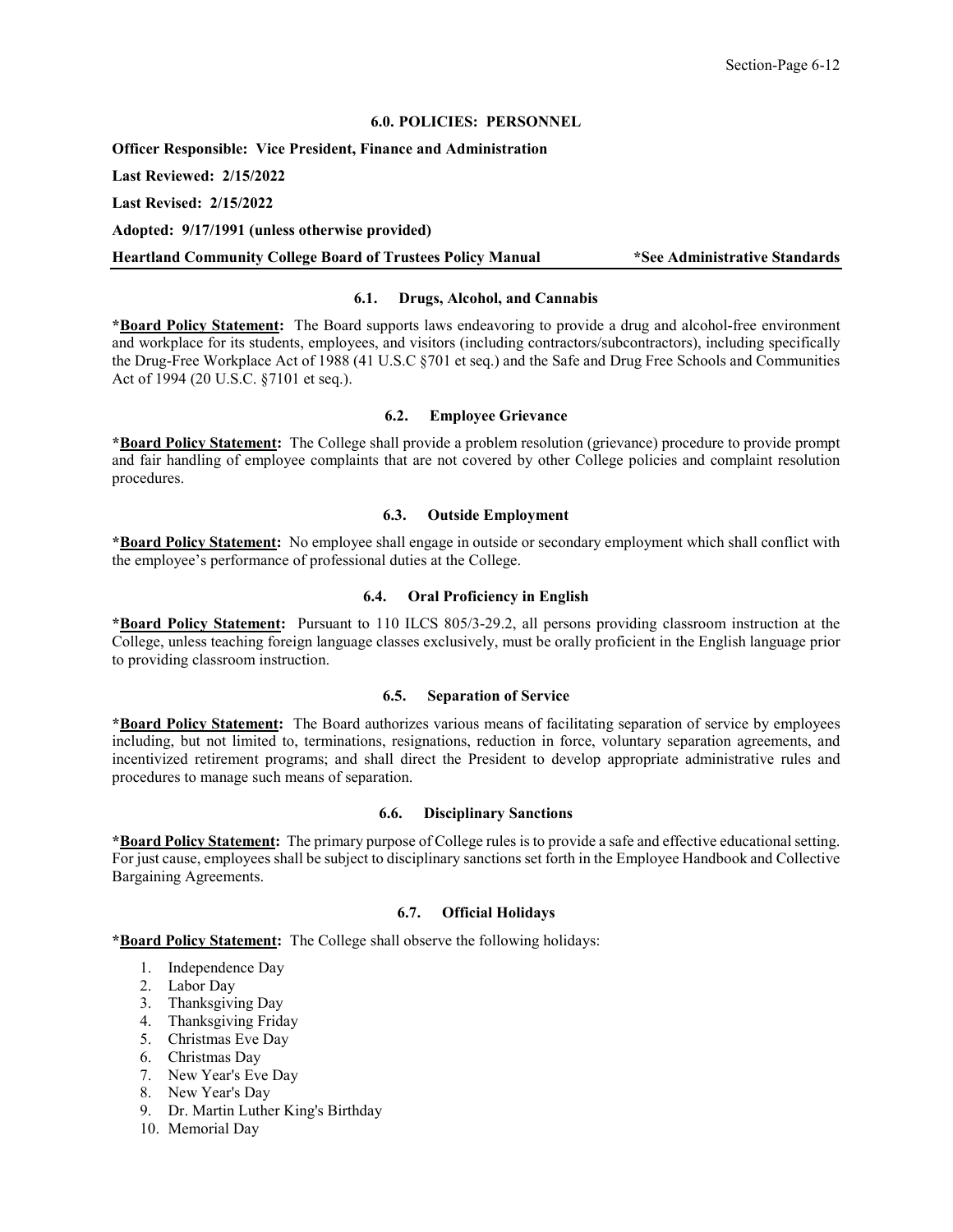In addition to the official holidays listed above, the College is closed between December 25 and December 31. Further, eligible regular employees shall receive five floating holidays annually.

### **6.8. Employment Benefits**

<span id="page-18-0"></span>**\*Board Policy Statement:** College staff shall administer employment benefits appropriate to the various classifications of employees. Such employment benefits shall include but are not limited to:

- 1. Employee insurance, as approved by Board;
- 2. Financial support for higher education (waivers and reimbursement);
- 3. Employee assistance program;
- 4. Retirement savings plan. Adopted 6/19/2018

#### **6.9. Leaves**

<span id="page-18-1"></span>**\*Board Policy Statement:** The College shall approve leave benefits in compliance with applicable laws and regulations, including the Family and Medical Leave Act of 1993 and the Uniformed Services Employment and Reemployment Rights Act, as well as establish the following types of leave, as appropriate to the various classifications of employee:

- 1. Vacation leave;
- 2. Sick leave;
- 3. Parental leave;
- 4. Special leave, including, but not limited to bereavement, court appearances, jury duty, military service, legal transactions, household emergencies;
- 5. Sabbatical leave;
- 6. Volunteer leave;
- <span id="page-18-2"></span>7. Unpaid leave.

### **6.10. Health Examinations**

**\*Board Policy Statement:** The Board and/or the President may require any employee to undergo a health examination to determine fitness for duty if the employee has exhibited objective indications that the employee is physically or mentally unfit to perform the essential functions of the job.

#### **6.11. Tax Deferred 403(b) Plans**

<span id="page-18-3"></span>**\*Board Policy Statement:** Salary reductions for tax deferred 403(b) plans shall be available in accordance with the provisions of Section 403(b) of the Internal Revenue Code.

### **6.12. Tenure**

<span id="page-18-4"></span>**\*Board Policy Statement:** Full-time faculty members shall be eligible for tenure in accordance with Article IIIB of the Illinois Public Community College Act. Pursuant to the Act, the decision to award or withhold tenure shall reside exclusively with the Board. Adopted 12/20/1994

### **6.13. Pre-Employment Criminal Background Investigations**

<span id="page-18-5"></span>**\*Board Policy Statement:** The College shall comply with the Campus Security Enhancement Act (110 ILCS 12/) and will conduct a criminal background investigation prior to the hiring of any employee. Adopted 2/17/1998

#### **6.14. Employee Furlough**

<span id="page-18-6"></span>**\*Board Policy Statement:** The Board may direct furloughs due to or to avoid financial exigency. A furlough may include a reduction in work hours or placement of employees on leave without pay. Furloughs may affect full-time and part-time employees in any employment classification and may be required on a continuous or intermittent basis. Any furloughs will be implemented in accordance with the Public Community College Act (110 ILCS 805/30 and 42), the College's collective bargaining agreement obligations where applicable, and the College's Employee Handbook. Adopted 4/16/2013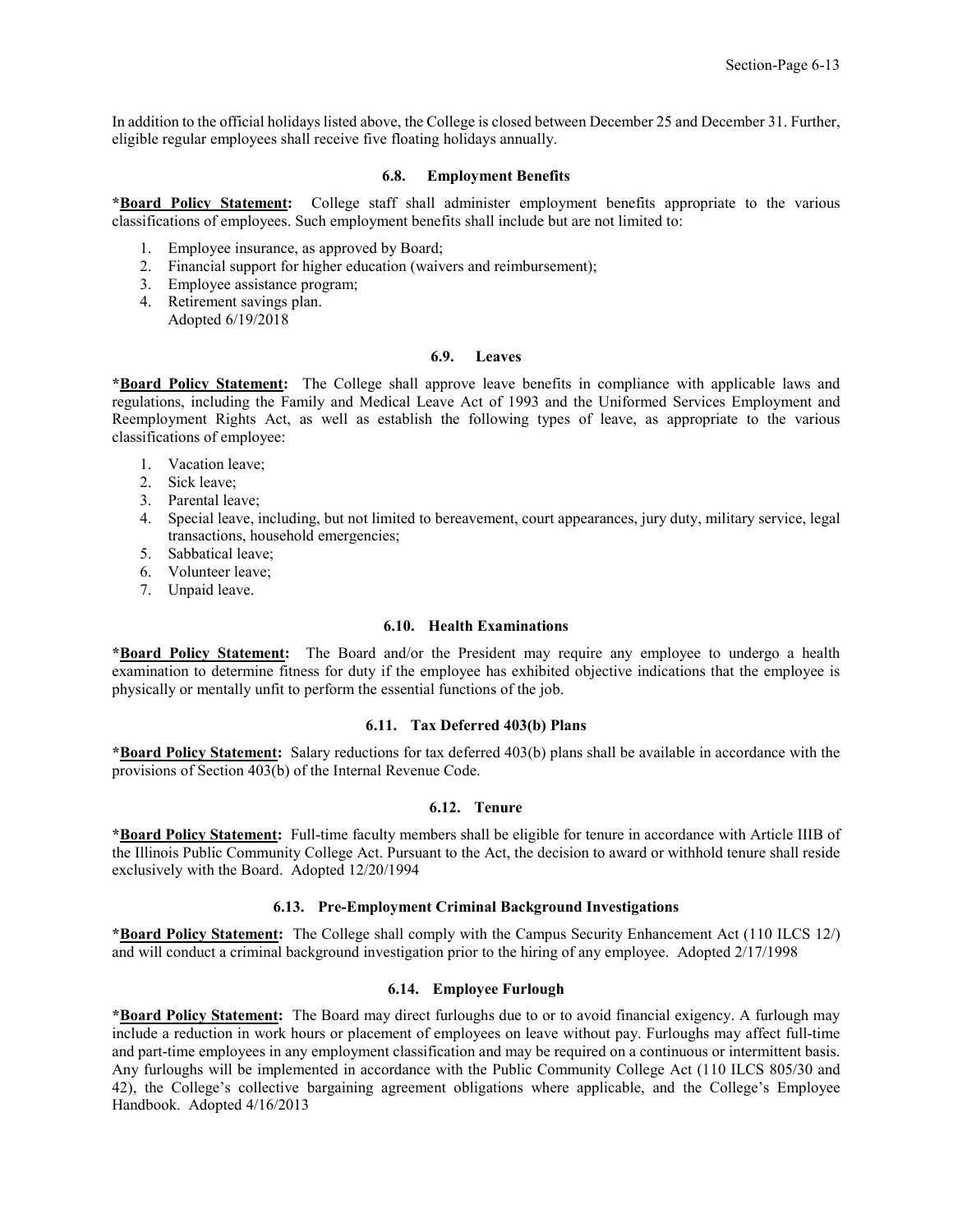## **6.15. Employee Performance**

<span id="page-19-0"></span>**\*Board Policy Statement:** The Board directs the College to develop and implement procedures for evaluating the performance of all employees Adopted 2/15/21.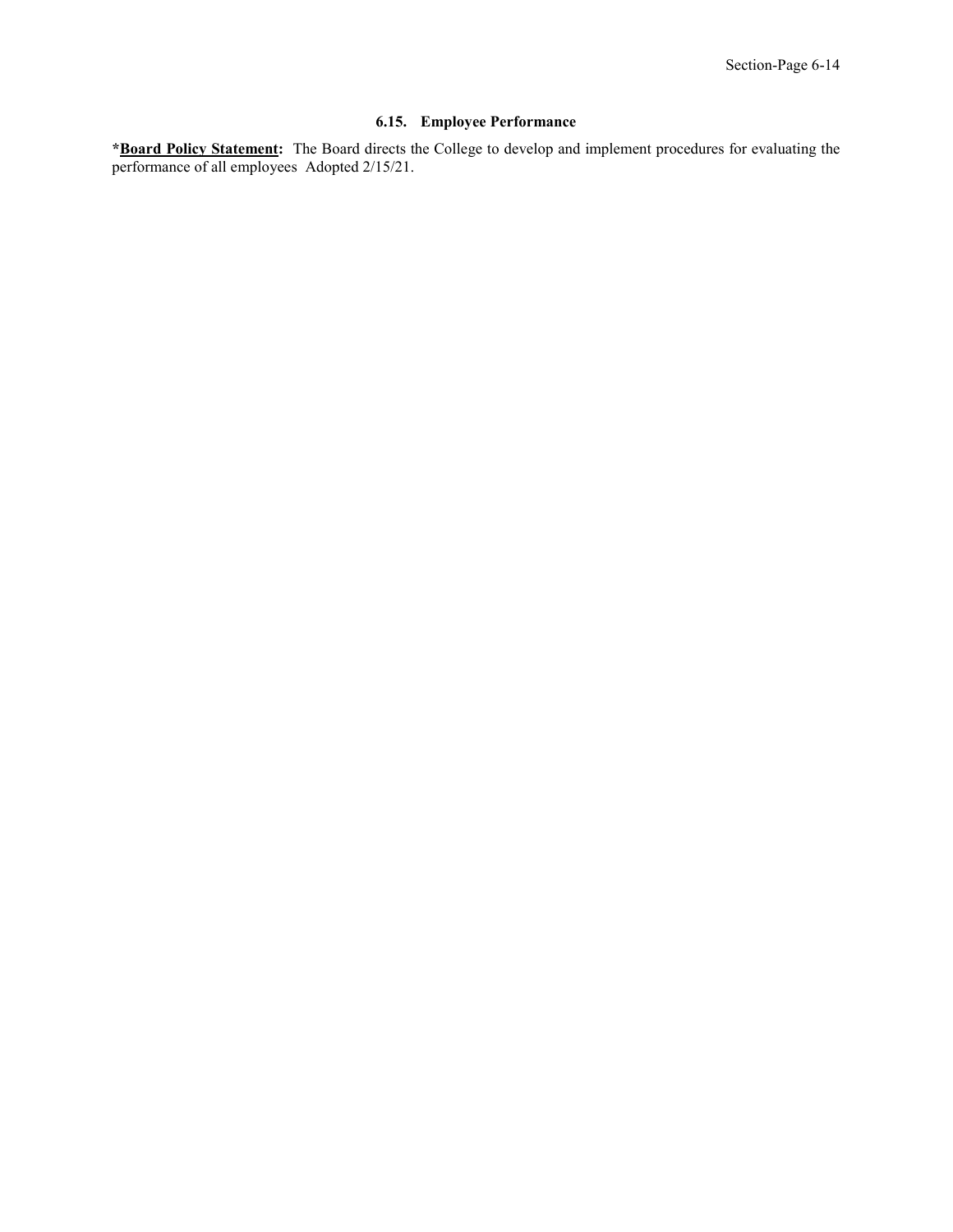## **7.0. POLICIES: BUSINESS**

<span id="page-20-0"></span>**Officer Responsible: Vice President, Finance and Administration**

**Last Reviewed: 2/15/2022**

**Last Revised: 2/15/2022**

**Adopted: 9/17/1991 (unless otherwise provided)**

<span id="page-20-1"></span>**Heartland Community College Board of Trustees Policy Manual \*See Administrative Standards**

## **7.1. Annual Budget**

**\*Board Policy Statement:** The President and/or the President's designee(s) shall prepare an annual budget in tentative form and present the tentative budget to the Board for review and approval. The Board shall make the tentative budget available for public review and inspection and hold public hearings on the tentative budget as required by and in conformance with applicable state laws and regulations.

The Board shall adopt an annual fiscal year budget within the first quarter of each fiscal year, or as otherwise required by applicable laws and regulations.

### **7.2. Audit**

<span id="page-20-2"></span>**\*Board Policy Statement:** An annual audit will be conducted by a certified public accountant licensed to practice public accounting in the State of Illinois and appointed by the Board. A statement of financial condition of the College shall be published annually in accordance with State law.

## **7.3. Payment of Bills**

<span id="page-20-3"></span>**\*Board Policy Statement:** In accordance with the prompt payment principles of the Prompt Payment Act (110 ILCS 805/3-27.3) the Controller shall be authorized to make payments for items included in the approved budget prior to approval by the Board upon approval of the Vice President, Finance and Administration. No payment shall be made under the terms of this policy unless there is documentation that the services and goods have been received and that the invoice is consistent with terms of the transaction. Any such items shall be presented to the Board at the next regular meeting for ratification.

### **7.4. Purchasing**

<span id="page-20-4"></span>**\*Board Policy Statement:** All purchases shall be made or authorized by the division in charge of financial operations. All Contracts for purchase of supplies, materials, or work involving an expenditure at or exceeding the amount of \$25,000 shall be awarded to the lowest responsible bidder in accordance with the Illinois Public Community College Act (ILCS 805/3-27.1). Only the President or designee shall be authorized to sign such contracts.

Where bids are not required by law, rule or regulation, the College shall seek competitive quotes as outlined in Administrative Standard 7.4

### **7.5. Prevailing Wage**

<span id="page-20-5"></span>**\*Board Policy Statement:** The College shall comply with the Prevailing Wage Act (820 ILCS 130) in respect to wages paid for all public works.

## **7.6. Investment of College Funds**

<span id="page-20-6"></span>**\*Board Policy Statement:** The College shall establish investment policies and procedures consistent with the provisions of the Public Funds Investment Act and the Illinois Public Community College Act. Adopted 3/17/1992

### **7.7. Fixed Assets**

<span id="page-20-7"></span>**\*Board Policy Statement:** The College shall establish and maintain fixed asset records to comply with governmental financial reporting standards and provisions of the Illinois Public Community College Act, the Federal Education Department General Administrative Regulations and Governmental Accounting Standards Board to provide a basis for determining appropriate insurable values and to establish responsibility for property control. Adopted 2/19/2002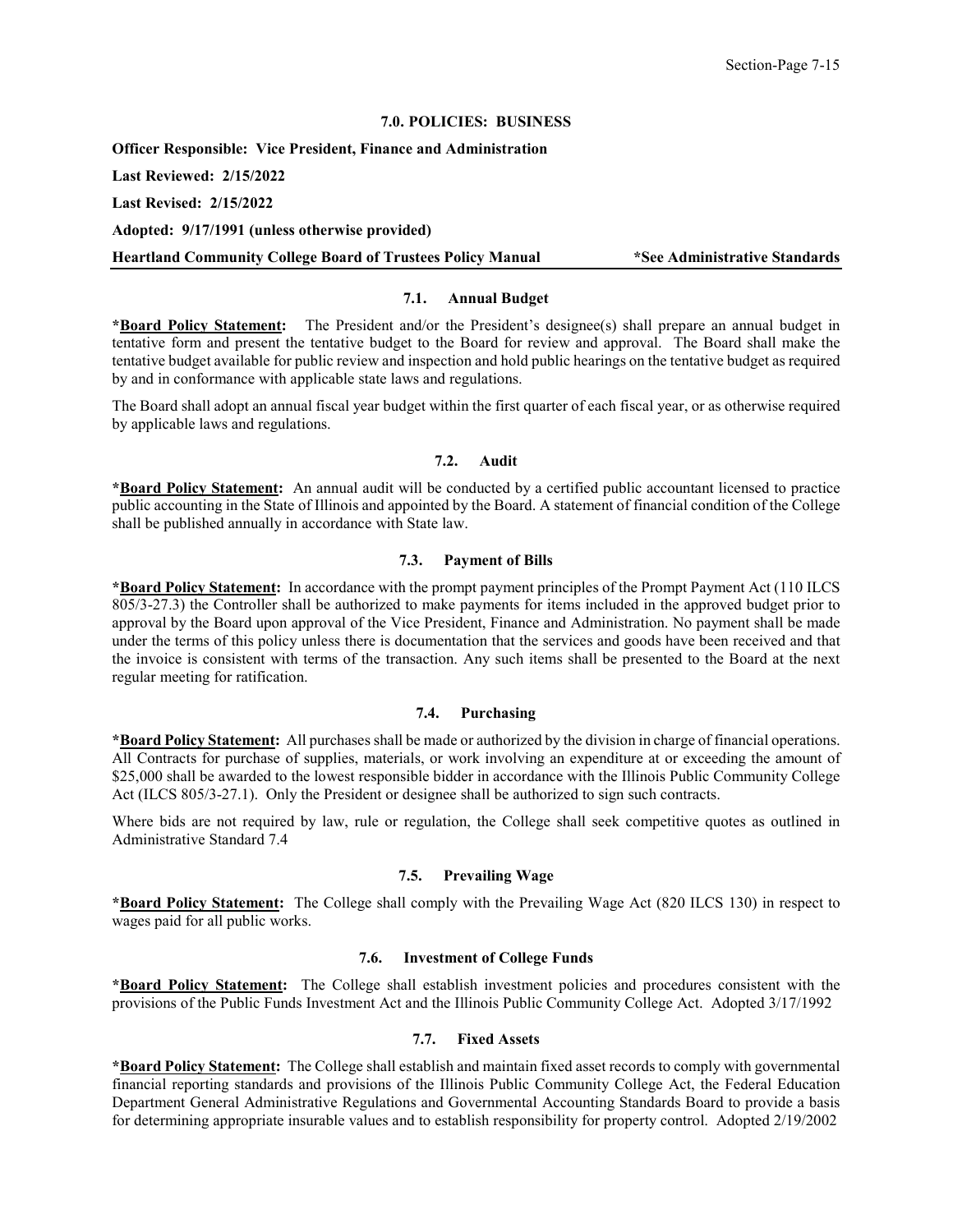#### **7.8. Travel, Meal and Lodging Expenses**

<span id="page-21-0"></span>**\*Board Policy Statement:** The College shall establish procedures for reimbursement of travel, meal and lodging expenses for officers and employees consistent with Illinois' Local Government Travel Expense Control Act (50 ILCS 150). Adopted 3/21/2017

#### **7.9. Alcoholic Beverage Service and Sales**

<span id="page-21-1"></span>**\*Board Policy Statement:** The College shall establish procedures for the serving or sale of alcoholic beverages in areas under the control of the Board in accordance with the Illinois Liquor Control Act (235 ILCS 5). Adopted 4/25/17

#### **7.10. Financial Disclosures**

<span id="page-21-2"></span>**\*Board Policy Statement:** The College shall comply with its responsibilities under federal securities laws, including its continuing disclosure undertakings under Rule 15c2-12 of the Securities Exchange Act of 1934, as amended, and under any other applicable statutes and regulations. Adopted 12/12/2017

### **7.11. College Total Tax Rate**

<span id="page-21-3"></span>**\*Board Policy Statement:** The Board will strive to maintain the total tax rate at the previous year's level in the best interests of District constituents. Adopted 917/19

#### **7.12. Debt Management**

<span id="page-21-4"></span>**\*Board Policy Statement:** To ensure that the College remains current with facilities, equipment, and technology to meet the mission of the institution, the College shall utilize both tax exempt and taxable debt instruments (certificates and/or bonds) for College real and personal property needs, both capital and operating.

The College shall develop administrative standards in accordance with legal and Government Accounting Standards Board (GASB) guidance for issuance of tax exempt and taxable bond borrowing. Adopted 9/17/19

#### **7.13. Reserve Funds**

<span id="page-21-5"></span>**\*Board Policy Statement:** The Board shall maintain an Operating Fund reserve (combined Education and Operations and Maintenance Funds) between 40% and 60% of the District's annual operating budgeted expenditures. Adopted 9/17/19